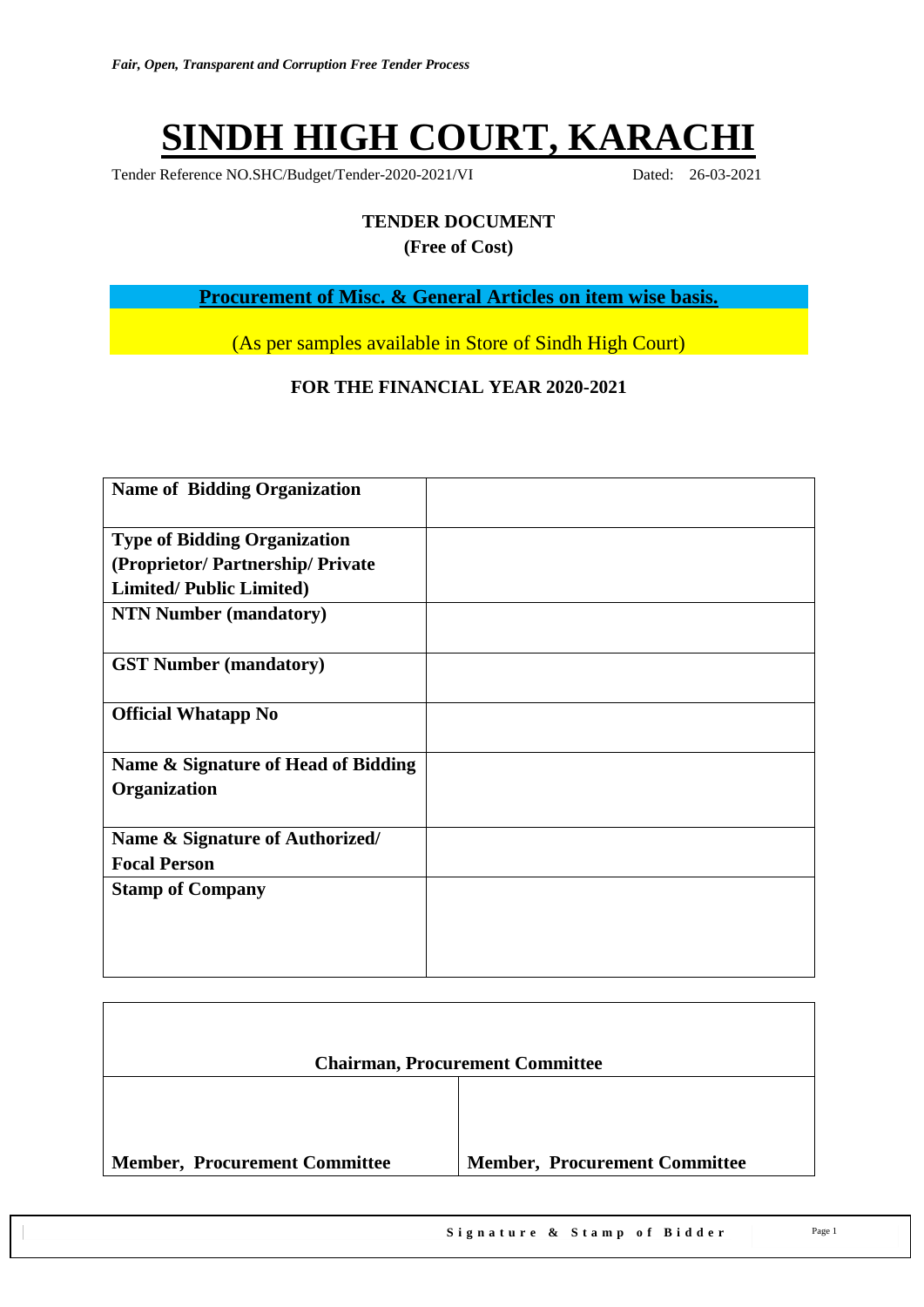#### **Contents**

| 1.  |  |
|-----|--|
| 2.  |  |
| 3.  |  |
| 4.  |  |
| 5.  |  |
| 6.  |  |
| 7.  |  |
| 8.  |  |
| 9.  |  |
| 10. |  |
| 11. |  |
|     |  |
|     |  |
| 12. |  |
| 13. |  |
|     |  |
|     |  |
|     |  |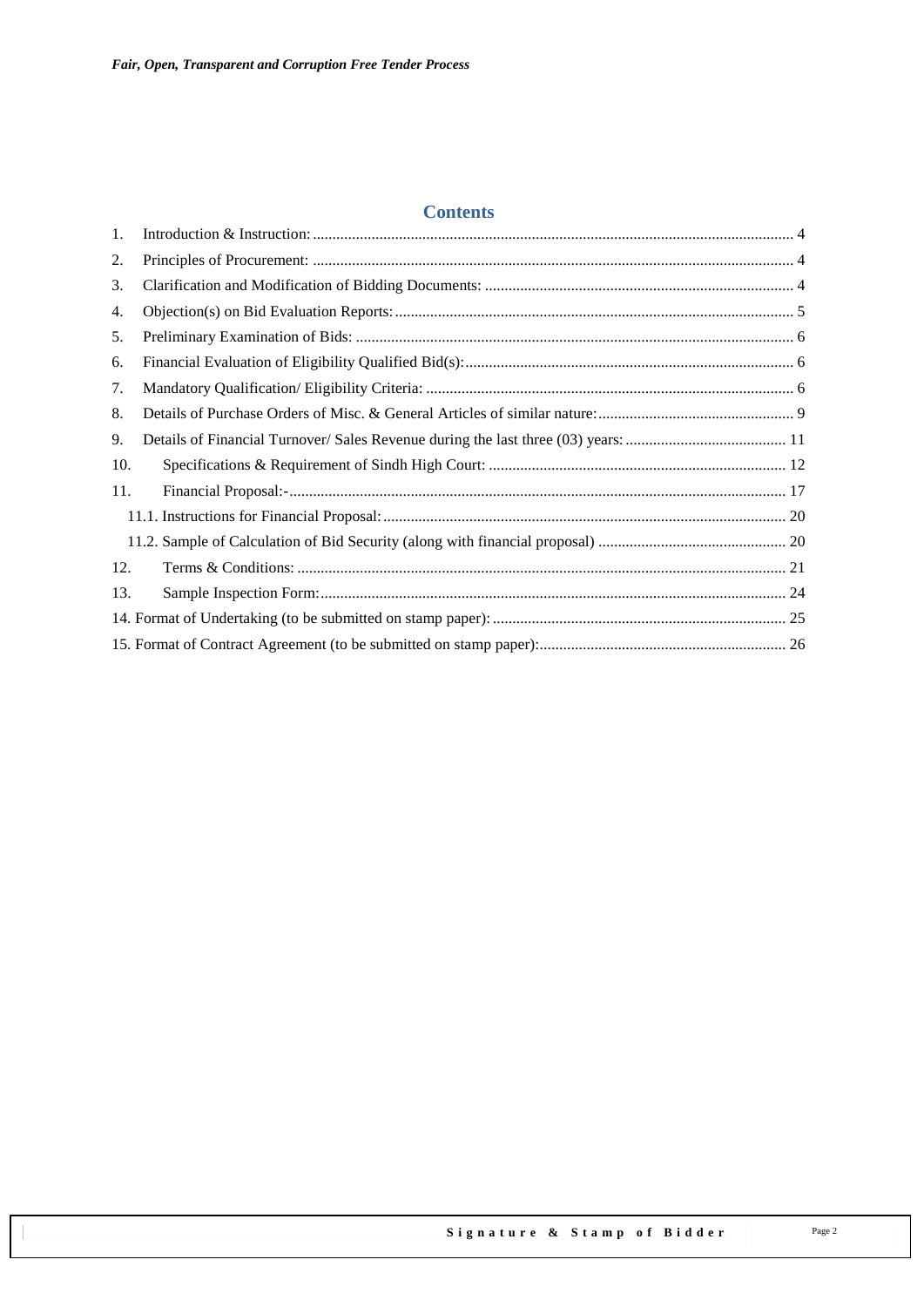Tender Reference No. 20021

**To,** 

**The Learned Registrar, Sindh High Court, Karachi.**

Respected Sir,

We, the undersigned, offer to provide our services for **"PROCUREMENT OF MISC. & GENERAL ARTICLES ON ITEM WISE BASIS FOR HIGH COURT OF SINDH, KARACHI"**, as a Bid, sealed in an envelope. **Mr. \_\_\_\_\_\_\_\_\_\_\_\_\_\_\_\_\_\_\_** holding **CNIC No. CNIC No. has been authorized to attend the Bid Meetings on** behalf of our organization.

We understand that Sindh High Court is not bound to accept any Proposal you receive and reserves the right to accept or reject any offer and to annul the bidding process and reject all proposals without assigning any reason or having to owe any explanation whatsoever.

The decision of Purchase Committee shall be final and cannot be challenged on any ground at any forum and the Purchase Committee will not be liable for any loss or damage to any party acting in reliance thereon.

Sincerely,

**Name: Designation: Name of Company Dated:**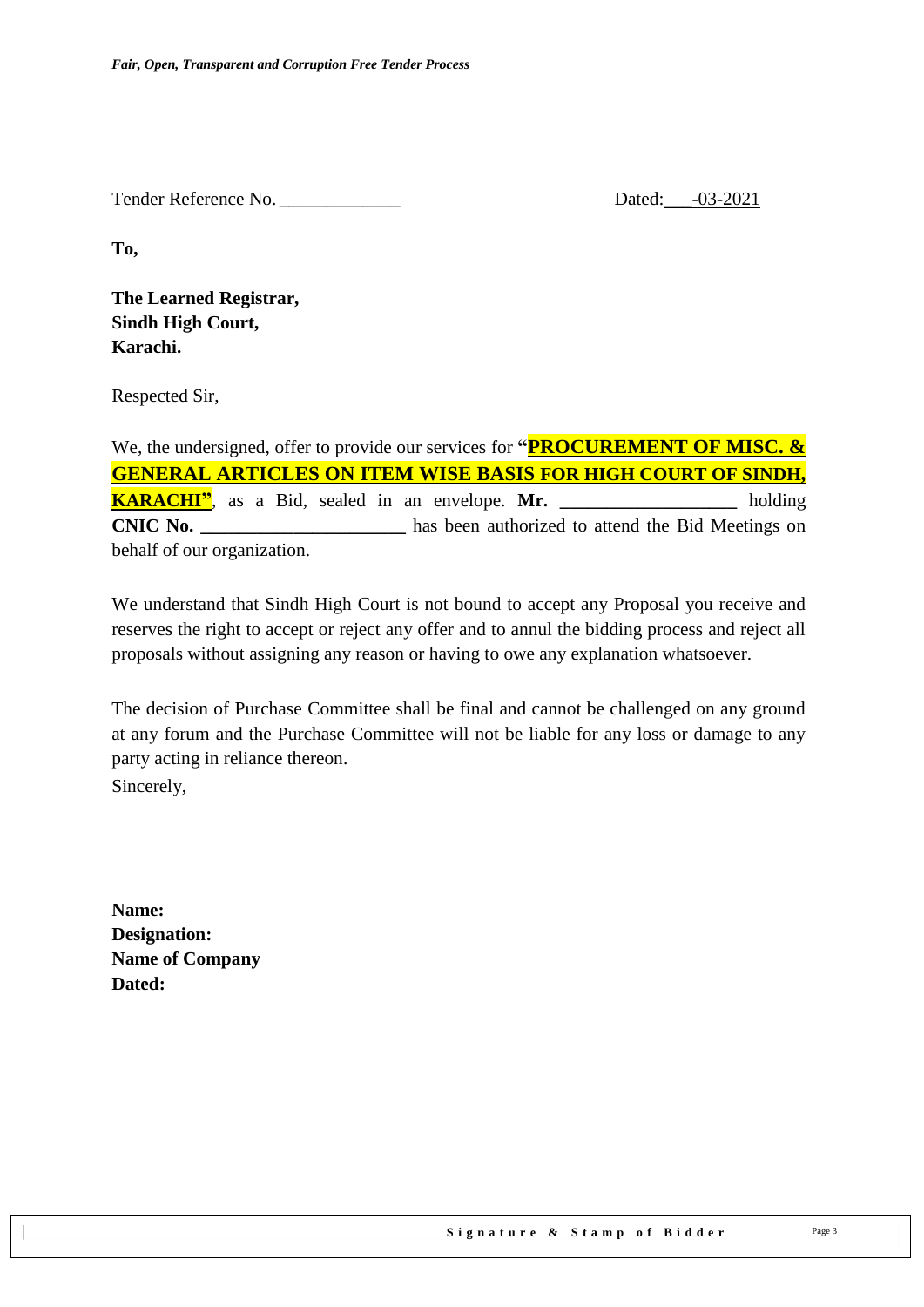### <span id="page-3-0"></span>**1. Introduction & Instruction:**

Dear Tenderer:

The **SINDH HIGH COURT (SHC)** is the highest judicial institution of the province of [Sindh.](https://en.wikipedia.org/wiki/Sindh) We are interested to procure **Misc. and General articles**, as mentioned in tender document, from your esteemed firm / agency in transparent manner. SHC reserves the right to increase/ decrease the quantities as per requirement in the light of availability of funds, as per rules.

| <b>Description</b>                        | Date $\&$ time of Date $\&$ time of                                              |  |  |  |  |
|-------------------------------------------|----------------------------------------------------------------------------------|--|--|--|--|
|                                           | Submission of Bids   Opening of Bids                                             |  |  |  |  |
| <b>Procurement of Misc. &amp; General</b> | $  \text{On} \text{ or } \text{before}   \text{On} 13^{\text{th}} \text{April},$ |  |  |  |  |
| <b>Articles on item wise basis.</b>       | Tuesday, $13^{th}$ April, 2021 at 11:00 a.m.                                     |  |  |  |  |
|                                           | 2021 at 10:30 a.m.                                                               |  |  |  |  |

<span id="page-3-1"></span>Please be informed that in case of public holiday/ unforeseen events, tender will be opened on the next working day.

### **2. Principles of Procurement:**

 Sindh High Court ensures that procurements are conducted in a *fair and transparent manner* and the object of procurement brings value for money to this Court. Hence, bidders are directed to provide soft & hard copies of all required documents as mentioned in "Eligibility Criteria.

### <span id="page-3-2"></span>**3. Clarification and Modification of Bidding Documents:**

Bidding Document has been prepared as per rules. Clarifications (if any) for contents of bidding documents may be sent to the Procurement Committee comprising D.G (F&A), D.R (Accounts) and Accounts Officer, A.G Sindh through Registrar, High Court in writing, at least five calendar days prior to the date of opening of bid. Clarification in response to a query shall be uploaded on the official website of Sindh High Court. All bidders are advised to visit the website of Sindh High Court for keeping them updated.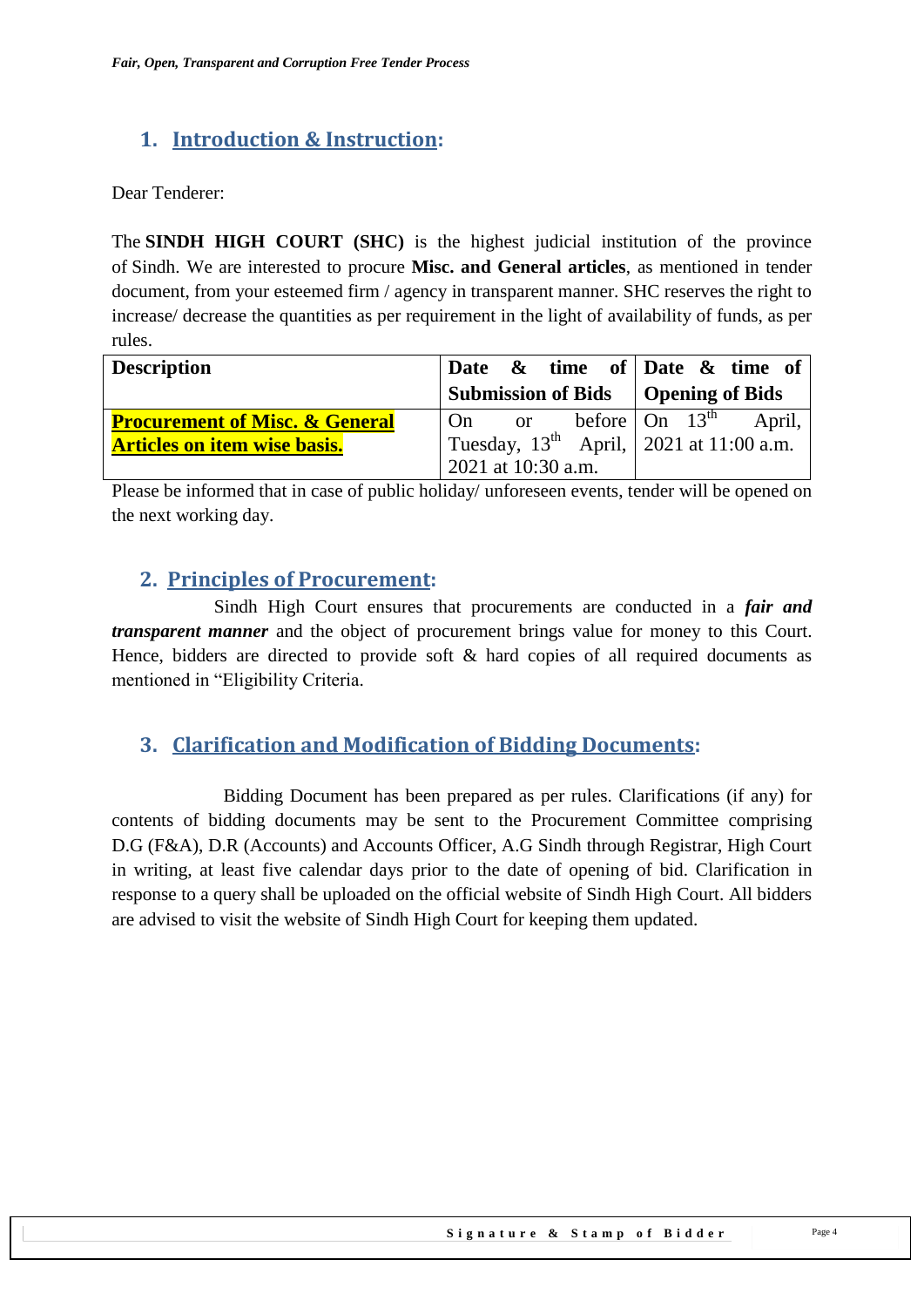It is stated that contents of bidding documents have been carefully read  $\&$ understood. All queries have been properly answered by the concerned Officers of Sindh High Court well before in time. Samples have been inspected. We do not have any objections on the contents of the biding documents, samples, specifications and terms & conditions of tender documents.

| Name:               |  |
|---------------------|--|
|                     |  |
| <b>Designation:</b> |  |
|                     |  |
| Signature & stamp   |  |
|                     |  |
|                     |  |

### <span id="page-4-0"></span>**4. Objection(s) on Bid Evaluation Reports:**

 Bid Receiving Time Sheet, Bid Attendance Sheet, Eligibility Criteria Report, Technical Bid Evaluation Report and Financial Bid Evaluation Report shall be uploaded on the official website of High Court of Sindh. Objection(s) if any should be submitted within THREE (03) working days of uploading of reports. Thereafter, no objection shall be entertained.

| mentioned bid reports from the official website of Sindh High Court. It is also undertaken<br>that objection (s) if any will be submitted within THREE (03) working days of uploading<br>of reports and we will not submit any objection after the lapse of time. | It is undertaken that it is our responsibility to download the above |
|-------------------------------------------------------------------------------------------------------------------------------------------------------------------------------------------------------------------------------------------------------------------|----------------------------------------------------------------------|
| <b>Name</b>                                                                                                                                                                                                                                                       |                                                                      |
| <b>Designation</b>                                                                                                                                                                                                                                                |                                                                      |
| <b>Cell Number</b>                                                                                                                                                                                                                                                |                                                                      |
| Signature & stamp                                                                                                                                                                                                                                                 |                                                                      |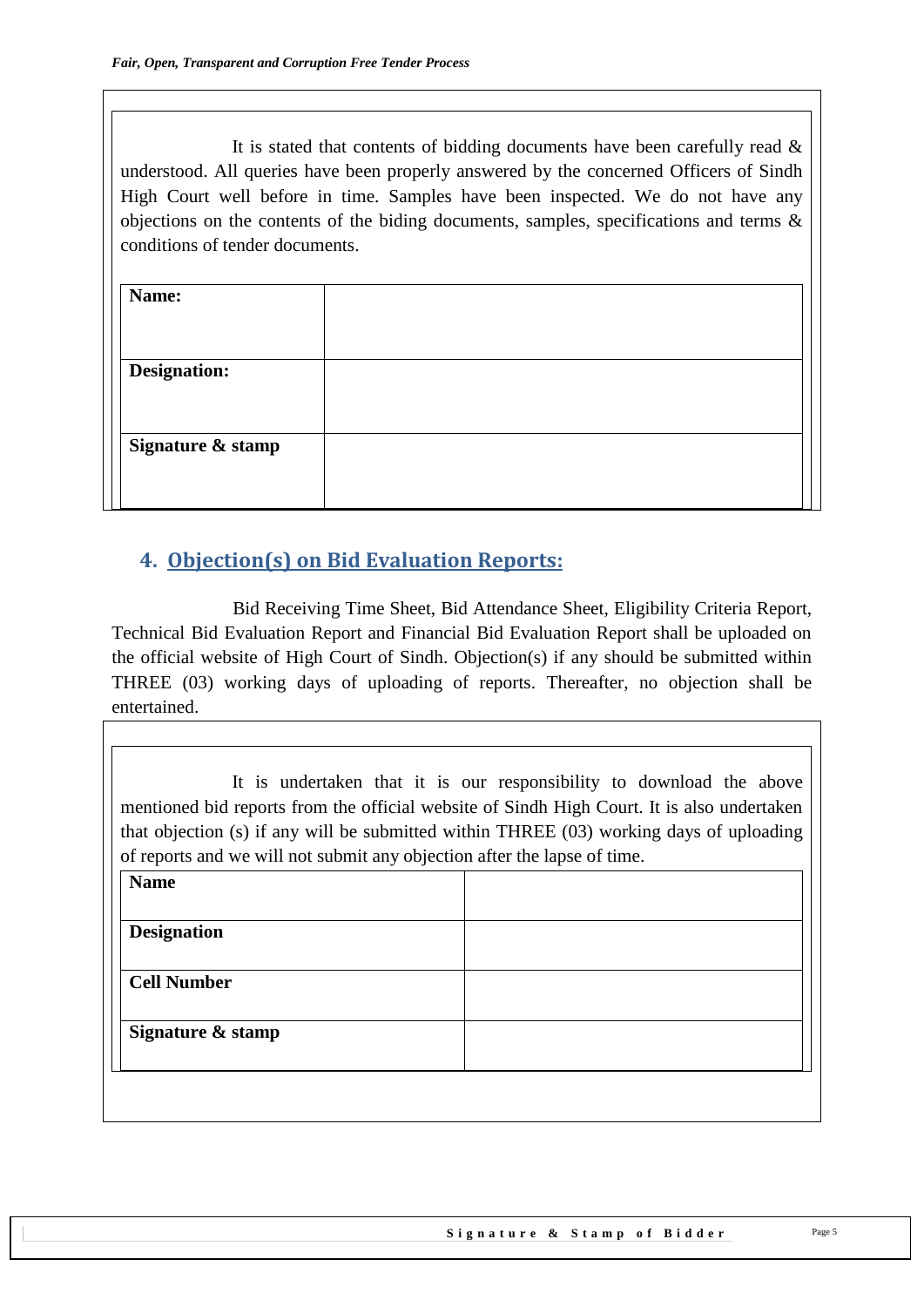### <span id="page-5-0"></span>**5. Preliminary Examination of Bids:**

 Procurement Committee shall examine the bids to confirm that all required documents and specifications/ technical documentation requested in bidding documents have been provided, and to determine the completeness of each document submitted. If any of the required documents or information is missing, the bid shall be rejected. Further, Sindh High Court shall examine the Bid to confirm that all terms and conditions specified in the bidding documents have been accepted by the Bidder without any material deviation or reservation.

### <span id="page-5-1"></span>**6. Financial Evaluation of Eligibility Qualified Bid(s):**

- $\checkmark$  Financial Evaluation of eligibility qualified Bid (s) shall be done on item wise basis (unit price without GST).
- $\checkmark$  Evaluation criteria have been designed to encourage more participation & completion. Bidder may apply for one or more than one item as per their own convenient.
- $\checkmark$  Competition of price on individual item will increase the chances that tender may be awarded to more than one bidder which will not only reduce the chances of corruption, favoritism and nepotism but it will also help our organization to achieve the objective of best value of money.

### <span id="page-5-2"></span>**7. Mandatory Qualification/ Eligibility Criteria:**

- $\checkmark$  All interest bidders (who are already registered with the relevant tax) regulatory authorities) are allowed and encouraged to participate in the tender.
- $\checkmark$  Minimum passing marks to qualify the eligibility criteria is 50%. Hence, you are advised in your own interest to provide copies of required documents to increase the chances of passing marks.
- $\checkmark$  Passing marks is the requirement to evaluate the ability and financial capacity of bidder to execute the tender in an efficient and professional manner.
- $\checkmark$  Marking system of eligibility criteria has been designed to encourage maximum participation and reduce the chances of elimination of bidder on the basis of non-fulfillment of single criteria and non-availability of a single document. More participation encourages more competition which will help our organization to achieve the objective of best value of money.
- $\checkmark$  Please be informed that tender will be awarded to qualified bidder (s) on item wise basis on the basis of unit price without GST.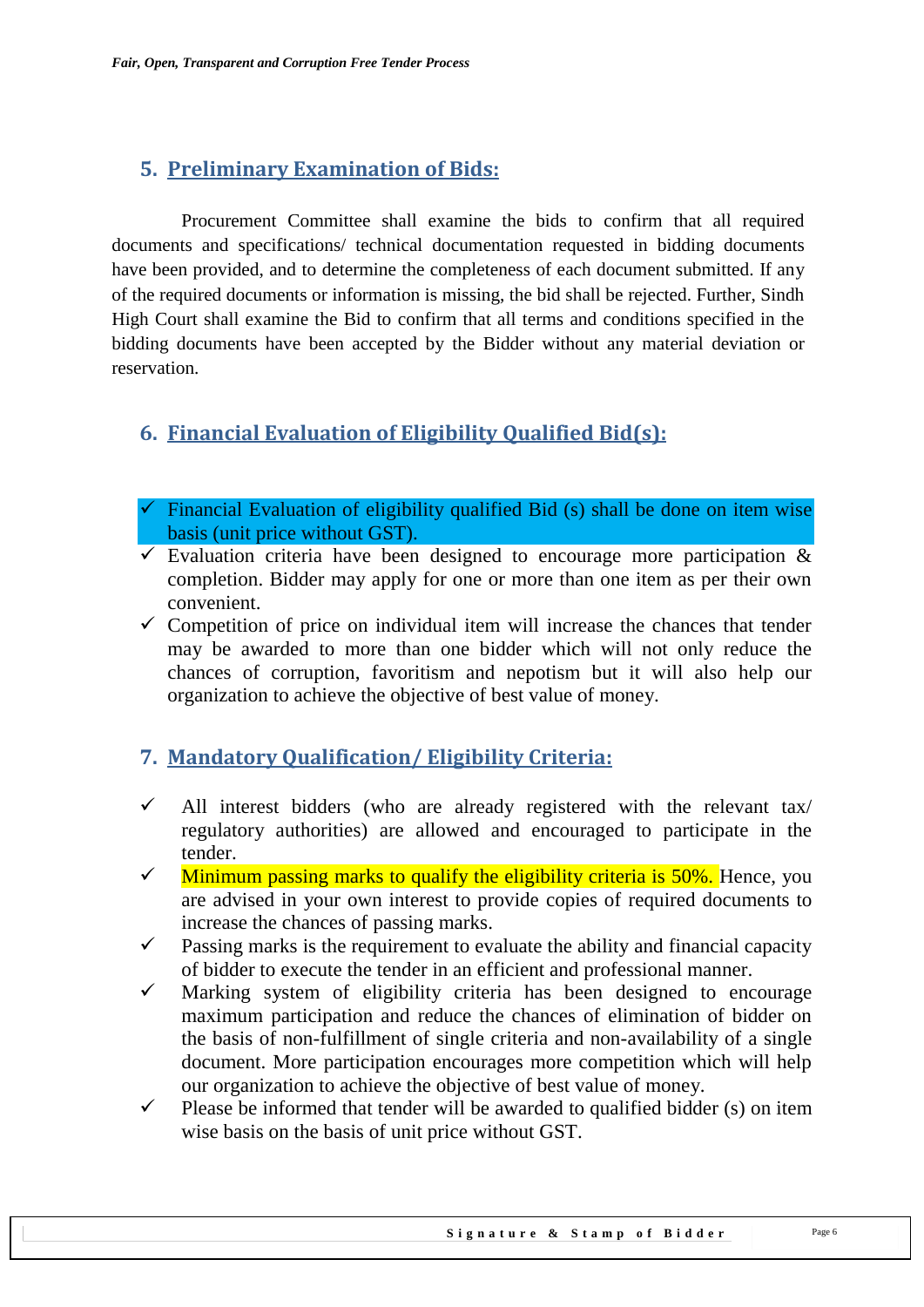| S.No.                       | <b>Details</b>                   | <b>Remarks</b>      | Is<br><b>Documentary</b><br>available?<br>evidence<br>(Yes/No) |
|-----------------------------|----------------------------------|---------------------|----------------------------------------------------------------|
|                             | <b>GST</b>                       | Mandatory           |                                                                |
|                             |                                  | (Proof is required) |                                                                |
| $\mathcal{D}_{\mathcal{L}}$ | <b>NTN</b>                       | Mandatory           |                                                                |
|                             |                                  | (Proof is required) |                                                                |
| 3                           | <b>Proof of Active Tax Payer</b> | Mandatory           |                                                                |
|                             |                                  | (Proof is required) |                                                                |
| 4                           | <b>Tender Document</b>           | Mandatory           |                                                                |
|                             |                                  | (Proof is required) |                                                                |

#### **MANDATORY REQUIREMENT:-**

### **OTHER REQUIREMENT:-**

| S.             | <b>Descriptions</b>            | <b>Flags</b> | <b>Maximum</b> | Self-             | <b>Marks</b>                 |
|----------------|--------------------------------|--------------|----------------|-------------------|------------------------------|
| No.            |                                |              | <b>Marks</b>   | <b>Marking</b>    | <b>Obtained</b>              |
|                |                                |              |                | (to be filled     | (to be filled                |
|                |                                |              |                | by the<br>bidder) | by the<br><b>Committee</b> ) |
| $\mathbf{1}$   | Completely filled, signed $\&$ |              | $\overline{2}$ |                   |                              |
|                | stamp Tender Document.         | A            |                |                   |                              |
| $\mathbf{2}$   | <b>Proper Flagging</b>         |              | $\overline{2}$ |                   |                              |
|                |                                |              |                |                   |                              |
| $\overline{3}$ | Complete Profile of Company    | B            | $\overline{2}$ |                   |                              |
| $\overline{4}$ | Purchase Order (Misc.<br>$\&$  |              | $\overline{2}$ |                   |                              |
|                | General Articles) & Delivery   |              |                |                   |                              |
|                | Challan of the same Purchase   |              |                |                   |                              |
|                | Order for the year 2020.       |              |                |                   |                              |
|                | (One PO & One Delivery         |              |                |                   |                              |
|                | Challan= 1 mark)               | $\mathbf C$  |                |                   |                              |
| 5              | Purchase Order (Misc.<br>$\&$  |              | $\overline{2}$ |                   |                              |
|                | General Articles) & Delivery   |              |                |                   |                              |
|                | Challan of the same Purchase   |              |                |                   |                              |
|                | Order for the year 2019.       |              |                |                   |                              |
|                |                                |              |                |                   |                              |
|                | (One<br>PO & One<br>Delivery   |              |                |                   |                              |
|                | Challan= 1 mark)               | D            |                |                   |                              |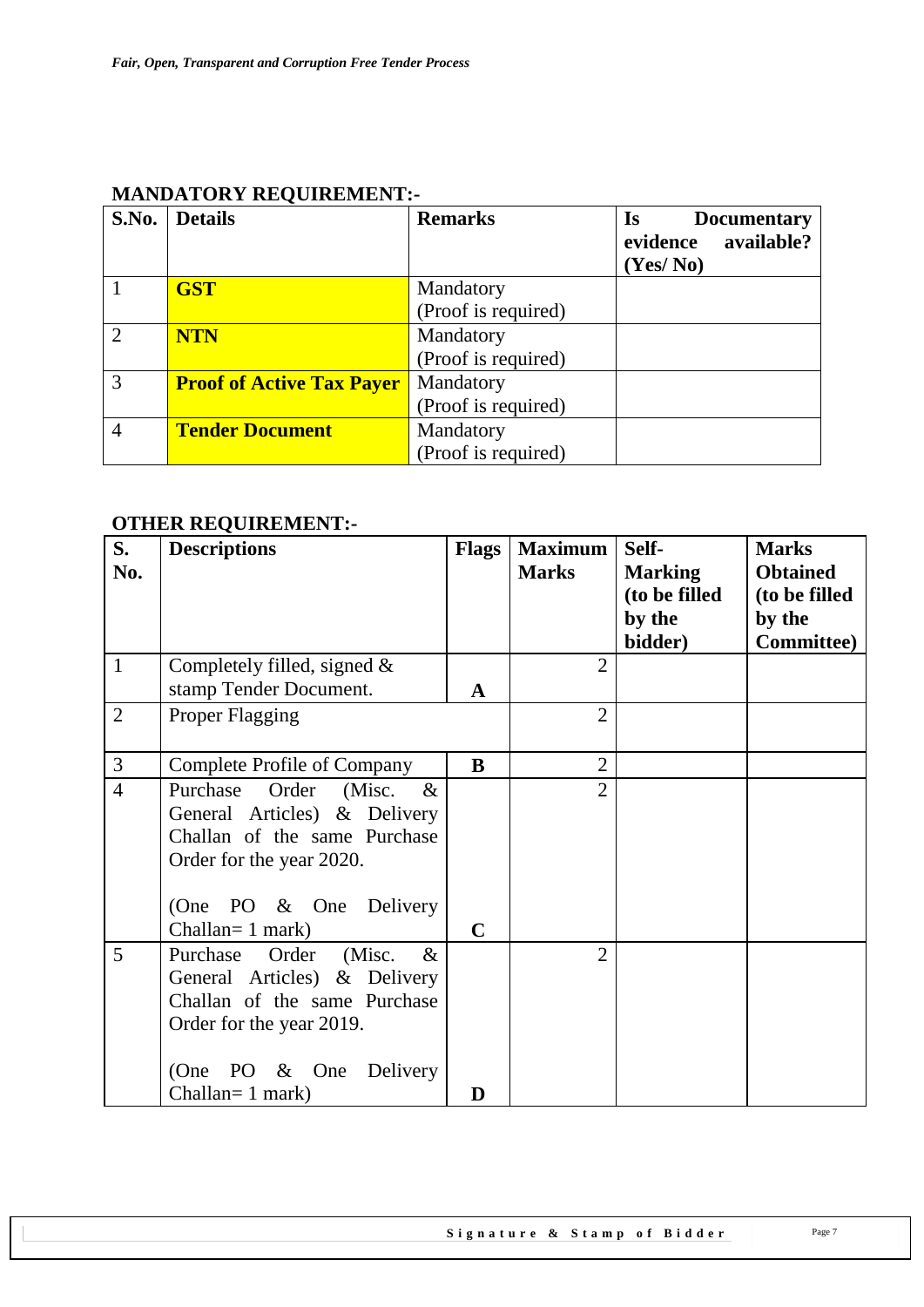| 6      | Purchase<br>Order (Misc.<br>$\&$   |              | $\overline{2}$ |  |
|--------|------------------------------------|--------------|----------------|--|
|        | General Articles) & Delivery       |              |                |  |
|        | Challan of the same Purchase       |              |                |  |
|        | Order for the year 2018.           |              |                |  |
|        |                                    |              |                |  |
|        | (One PO & One Delivery             |              |                |  |
|        |                                    |              |                |  |
|        | $Challan=1 mark)$                  | $\bf{E}$     |                |  |
| $\tau$ | Purchase Order (Misc & General     |              | $\overline{2}$ |  |
|        | Articles) & Delivery Challan of    |              |                |  |
|        | the same Purchase Order for the    |              |                |  |
|        | year 2017.                         |              |                |  |
|        |                                    |              |                |  |
|        | (One PO & One Delivery             |              |                |  |
|        | Challan= 1 mark)                   | $\mathbf{F}$ |                |  |
|        |                                    |              |                |  |
| 8      | WORTH OF PURCHASE                  |              | 10             |  |
|        | <b>ORDERS:-</b>                    |              |                |  |
|        |                                    |              |                |  |
|        | Worth of Purchase Order more       |              |                |  |
|        | than Rs. $100,000/=(with all)$     |              |                |  |
|        | taxes)                             |              |                |  |
|        |                                    |              |                |  |
|        | (One $PO=2$ marks)                 | H            |                |  |
| 9      | <b>FINANCIAL STABILITY:-</b>       |              | 10             |  |
|        | Bank Maintenance Certificate       |              |                |  |
|        |                                    |              |                |  |
|        | with minimum closing balance       |              |                |  |
|        | of Rs. 1 million on 09-04-2021.    |              |                |  |
|        | <b>OR</b>                          |              |                |  |
|        | Audited Financial Statements of    |              |                |  |
|        | last three<br>with<br>the<br>years |              |                |  |
|        | minimum income of                  |              |                |  |
|        | Rs. $500,000/$ per year.           |              |                |  |
|        |                                    |              |                |  |
|        |                                    | $\mathbf I$  |                |  |
| 10     | <b>AFFIDAVIT:-</b>                 |              | 5              |  |
|        | Affidavit as per format of Sindh   |              |                |  |
|        | <b>High Court</b>                  | ${\bf J}$    |                |  |
|        |                                    |              |                |  |
| 11     | <b>CONTRACT AGREEMENT:-</b>        |              | 5              |  |
|        | Contract Agreement as per          |              |                |  |
|        | format of Sindh High Court.        | K            |                |  |
| 12     | <b>SCANNED DOCUMENTS:-</b>         |              | 6              |  |
|        | Scanned copies of completely       |              |                |  |
|        | filled, signed & stamped tender    |              |                |  |
|        | documents, GST, NTN in DVD.        | L            |                |  |
|        |                                    |              | 50             |  |
|        | <b>Total Marks</b>                 |              |                |  |
|        |                                    |              |                |  |
|        |                                    |              | 25             |  |
|        | Passing Marks (50%)                |              |                |  |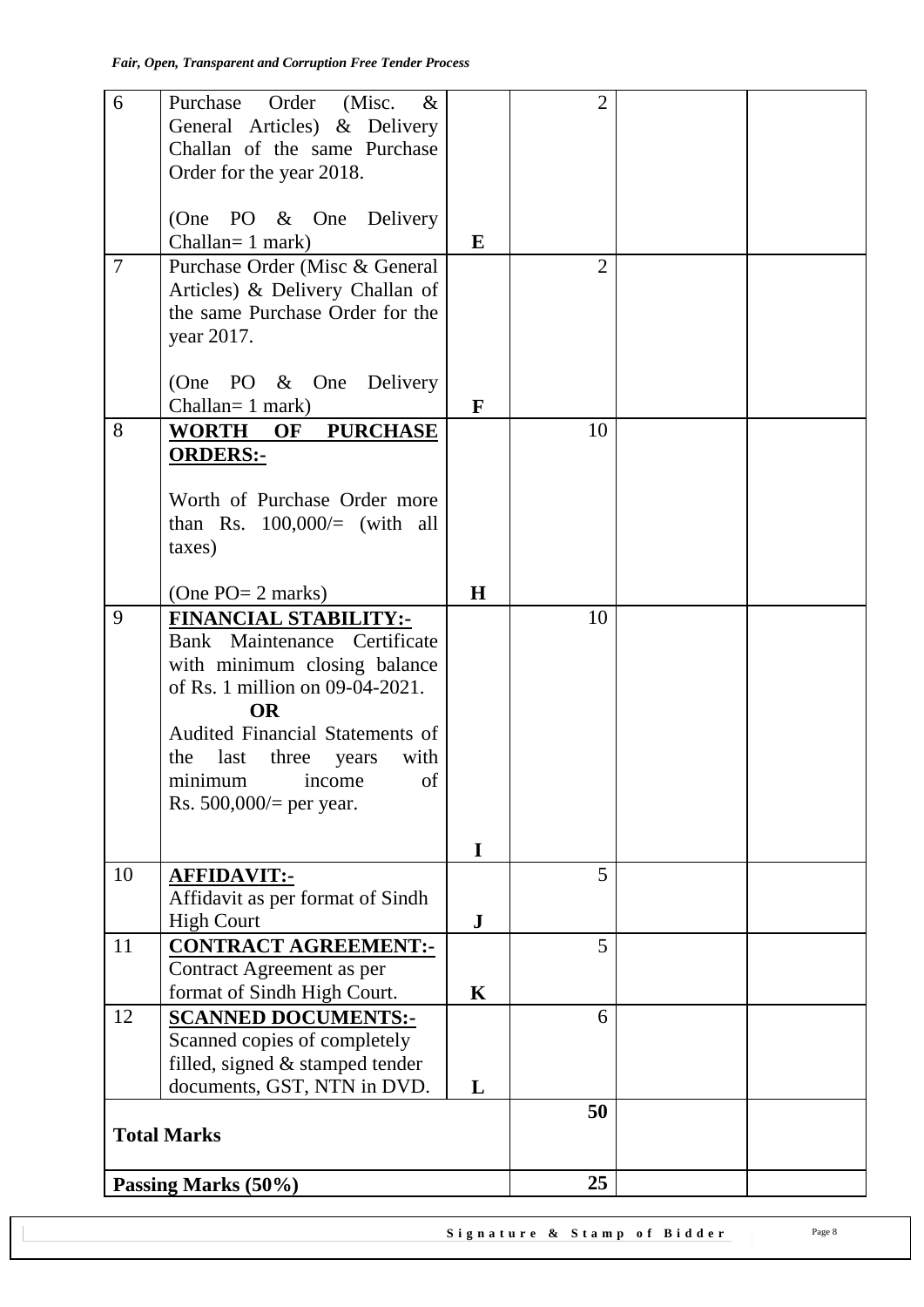### <span id="page-8-0"></span>**8. Details of Purchase Orders of Misc. & General Articles of similar nature:**

Please be informed that Purchase Orders shall not be considered if the following column (s) are left blank.

| S.<br>$\#$     | Purchase Order   Date<br>issued<br>of<br>(Name<br>Organization) | of<br>by Purchase<br>Order | <b>Delivery</b><br><b>Challan</b><br><b>Number</b><br>& Date | Worth<br><b>Purchase</b><br>Order<br>with<br>all<br>taxes. | of   Name & Contact<br>Focal<br>N <sub>0</sub><br>of<br>Rs. Person<br>for<br>verification<br>of<br>PO |
|----------------|-----------------------------------------------------------------|----------------------------|--------------------------------------------------------------|------------------------------------------------------------|-------------------------------------------------------------------------------------------------------|
| $\mathbf{1}$   |                                                                 |                            |                                                              |                                                            |                                                                                                       |
| $\overline{2}$ |                                                                 |                            |                                                              |                                                            |                                                                                                       |
| $\overline{3}$ |                                                                 |                            |                                                              |                                                            |                                                                                                       |
| $\overline{4}$ |                                                                 |                            |                                                              |                                                            |                                                                                                       |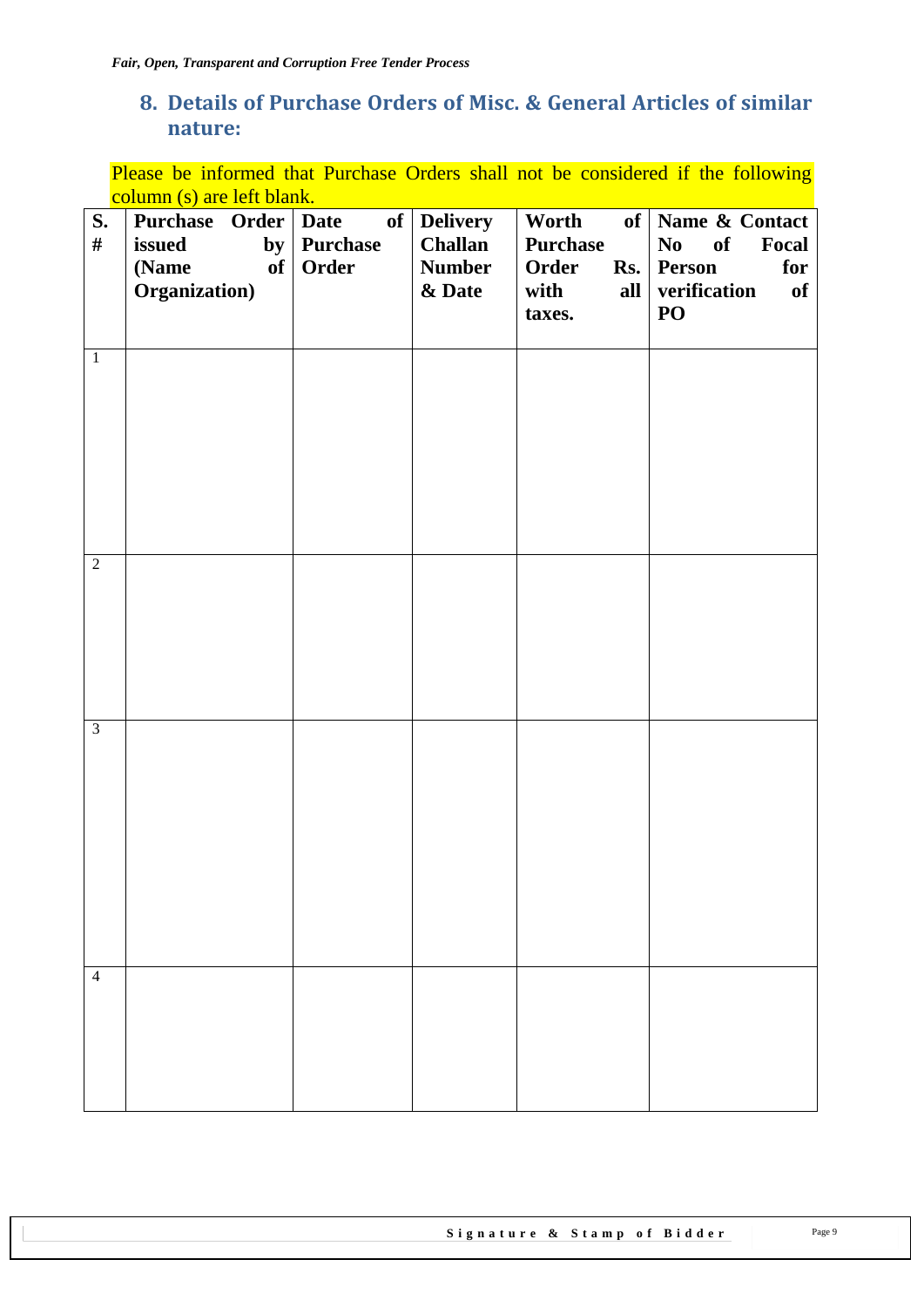| $\sqrt{5}$       |  |  |  |
|------------------|--|--|--|
| $\sqrt{6}$       |  |  |  |
| $\boldsymbol{7}$ |  |  |  |
| $\sqrt{8}$       |  |  |  |
| $\overline{9}$   |  |  |  |
| $10\,$           |  |  |  |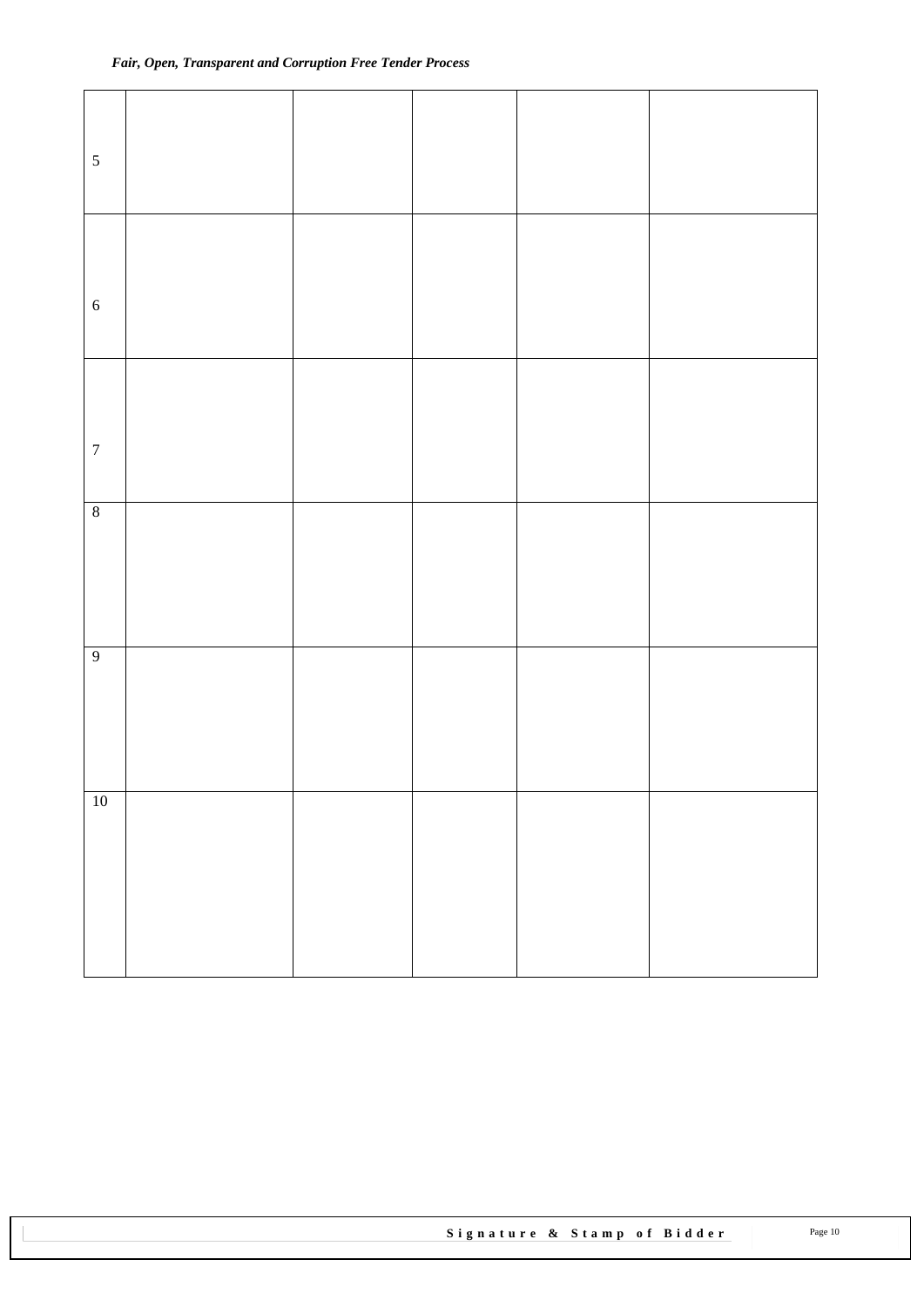## <span id="page-10-0"></span>**9. Details of Financial Turnover/ Sales Revenue during the last three (03) years:**

| <b>Financial Year</b> | Turnover (Rs.) |
|-----------------------|----------------|
|                       |                |
| 2017                  |                |
|                       |                |
|                       |                |
|                       |                |
| 2018                  |                |
|                       |                |
|                       |                |
| 2019                  |                |
|                       |                |
|                       |                |
|                       |                |
| 2020                  |                |
|                       |                |
|                       |                |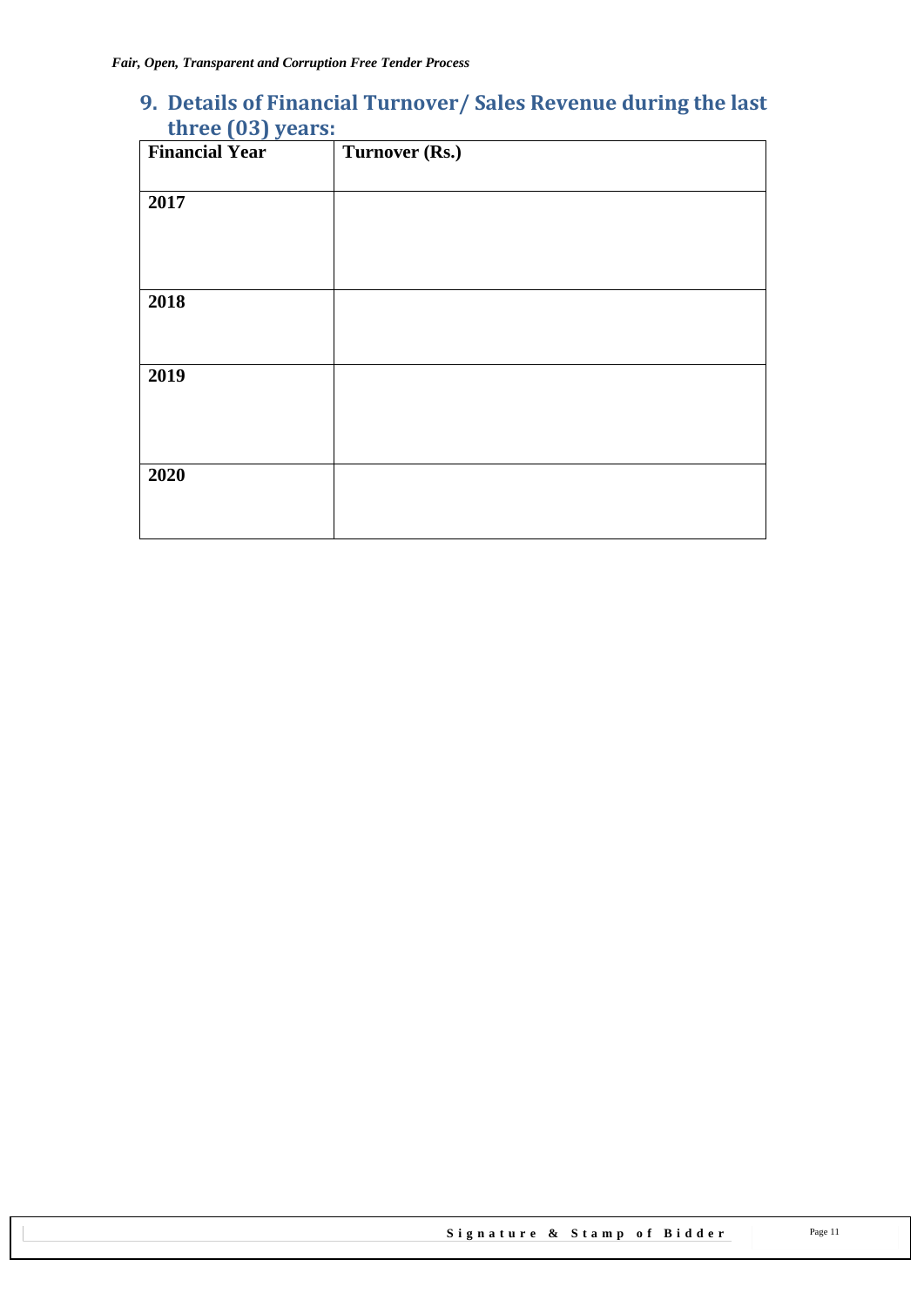# <span id="page-11-0"></span>**10. Specifications & Requirement of Sindh High Court:**

| S#                      | <b>Name of Articles</b> | <b>Specifications</b>             |      | <b>Required Quantity</b> |  |  |
|-------------------------|-------------------------|-----------------------------------|------|--------------------------|--|--|
| $\mathbf{1}$            | <b>CAR POLISH</b>       | High Performance Brand:           | 300  |                          |  |  |
|                         |                         | FORMULA -1 (230 GRAMS)            |      | <b>PIECES</b>            |  |  |
|                         |                         | (As per sample available in store |      |                          |  |  |
|                         |                         | of Sindh High Court, Karachi)     |      |                          |  |  |
|                         | <b>COTTON WASTE</b>     | <b>LOCAL MADE</b>                 | 600  |                          |  |  |
| $\overline{2}$          | (LARGE)                 | (As per sample available in store |      | <b>PACKETS</b>           |  |  |
|                         |                         | of Sindh High Court, Karachi)     |      |                          |  |  |
| $\overline{\mathbf{3}}$ | <b>DASH BOARD</b>       | 7CF (BRAND) 450 ML                | 300  |                          |  |  |
|                         | <b>POLISH</b>           | (As per sample available in store |      | <b>PCS</b>               |  |  |
|                         |                         | of Sindh High Court, Karachi)     |      |                          |  |  |
|                         | <b>DASH BOARD</b>       | SUPERSHINE ® (500 ML)             | 500  |                          |  |  |
| 4                       | <b>POLISH</b>           | (As per sample available in store |      | <b>PCS</b>               |  |  |
|                         |                         | of Sindh High Court, Karachi)     |      |                          |  |  |
| 5                       | <b>FLAG (FOR</b>        | As per sample available in store  | 60   | <b>FLAGS</b>             |  |  |
|                         | <b>JUDGES' CAR)</b>     | of Sindh High Court, Karachi.     |      |                          |  |  |
| 6                       | <b>FLAG ROD</b>         | As per sample available in store  | 40   |                          |  |  |
|                         | <b>COVER</b>            | of Sindh High Court, Karachi.     |      |                          |  |  |
| $\overline{7}$          | <b>MONOGRAM</b>         | As per sample available in store  | 150  |                          |  |  |
|                         | <b>COVER</b>            | of Sindh High Court, Karachi.     |      |                          |  |  |
|                         | <b>SOAP (NYLON)</b>     | <b>BRAND 101 (80GM)</b>           | 300  |                          |  |  |
| 8                       |                         | (As per sample available in store |      |                          |  |  |
|                         |                         | of Sindh High Court, Karachi)     |      | PIECES                   |  |  |
| 9                       | <b>AIR FRESHNER</b>     | Brand Perfect ® (300 ML)          | 120  |                          |  |  |
|                         | <b>(REFILL</b>          | (As per sample available in store |      |                          |  |  |
|                         | <b>BOTTLE</b> )         | of Sindh High Court, Karachi)     |      |                          |  |  |
|                         |                         | Brand Perfect ® 300 ml e          | 1500 |                          |  |  |
| 10                      | <b>AIR-FRESHNER</b>     | (As per sample available in store |      |                          |  |  |
|                         |                         | of Sindh High Court, Karachi)     |      |                          |  |  |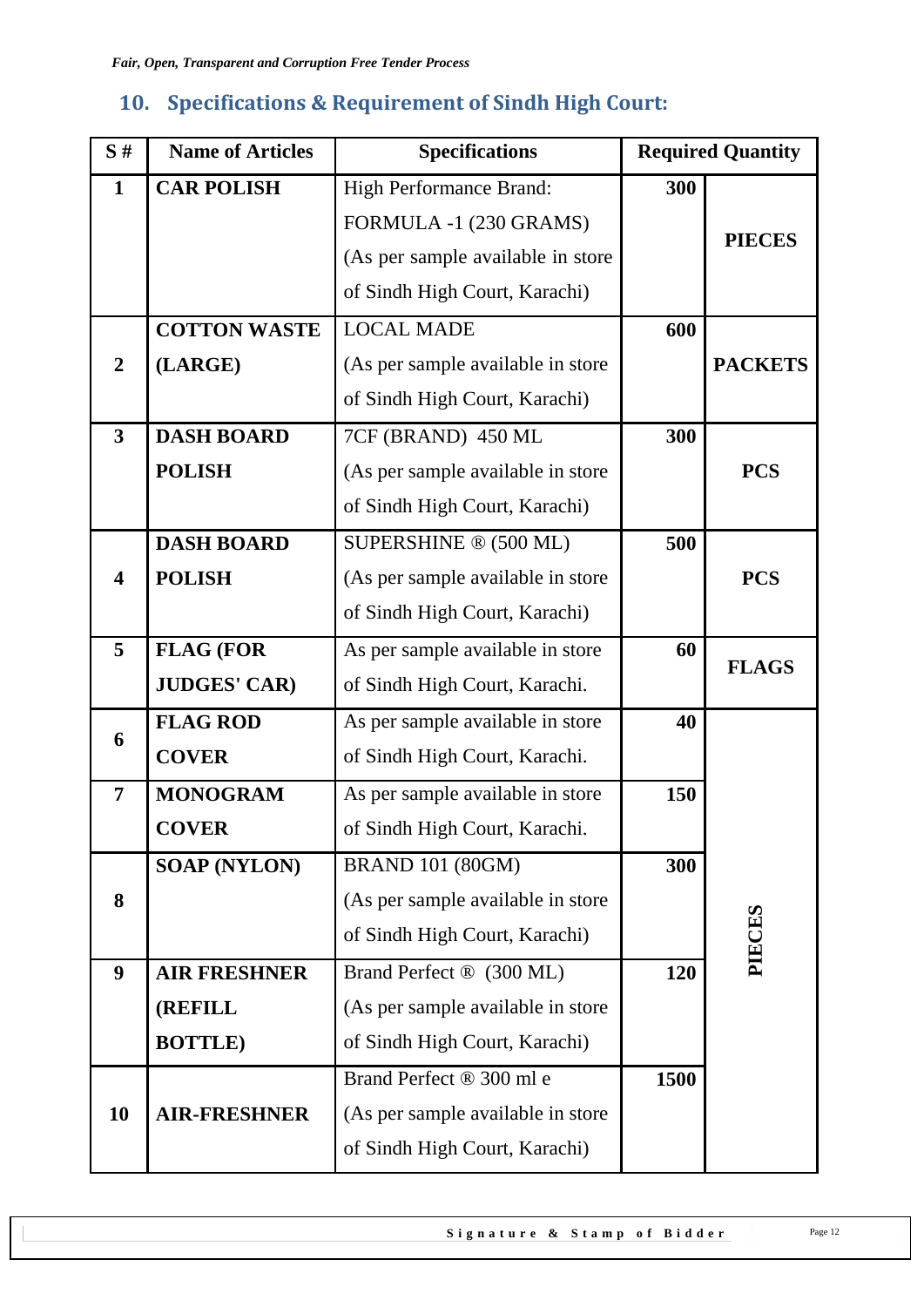| 11     | <b>AUTO-AIR</b>     | Brand Perfect ®                    | 12   |
|--------|---------------------|------------------------------------|------|
|        | <b>FRESHNER</b>     | (As per sample available in store  |      |
|        | <b>DISPENSER</b>    | of Sindh High Court, Karachi)      |      |
|        | <b>BUCKET</b>       | (MILLAT) NUMBER 6                  | 30   |
| 12     |                     | (As per sample available in store  |      |
|        | (LARGE)             | of Sindh High Court, Karachi)      |      |
| 13     | <b>BUCKET</b>       | (MILLAT) NUMBER 4                  | 50   |
|        |                     | (As per sample available in store  |      |
|        | (MEDIUM)            | of Sindh High Court, Karachi)      |      |
|        | <b>BUCKET</b>       | (MILLAT) NUMBER 2                  | 54   |
| 14     |                     | (As per sample available in store  |      |
|        | (SMALL)             | of Sindh High Court, Karachi)      |      |
| 15     |                     | Toshiba <sup>®</sup>               | 300  |
|        | <b>CELL FOR AC</b>  | Size AAA                           |      |
|        | <b>REMOTE</b>       | (As per sample available in store  |      |
|        |                     | of Sindh High Court, Karachi)      |      |
|        |                     | Toshiba <sup>®</sup>               | 500  |
| 16     | PENCIL CELL         | Size AA                            |      |
|        |                     | (As per sample available in store) |      |
|        |                     | of Sindh High Court, Karachi)      |      |
| 17     | <b>AIR FRESHNER</b> | Brand Glade ® (300 ML)             | 120  |
|        |                     | (As per sample available in store  |      |
| (ROSE) |                     | of Sindh High Court, Karachi)      |      |
|        |                     | <b>LOACAL AS PER SAMPLE</b>        | 1000 |
| 18     | <b>DUSTER</b>       | (SIZE 30X40)                       |      |
|        | (LARGE)             | (As per sample available in store  |      |
|        |                     | of Sindh High Court, Karachi)      |      |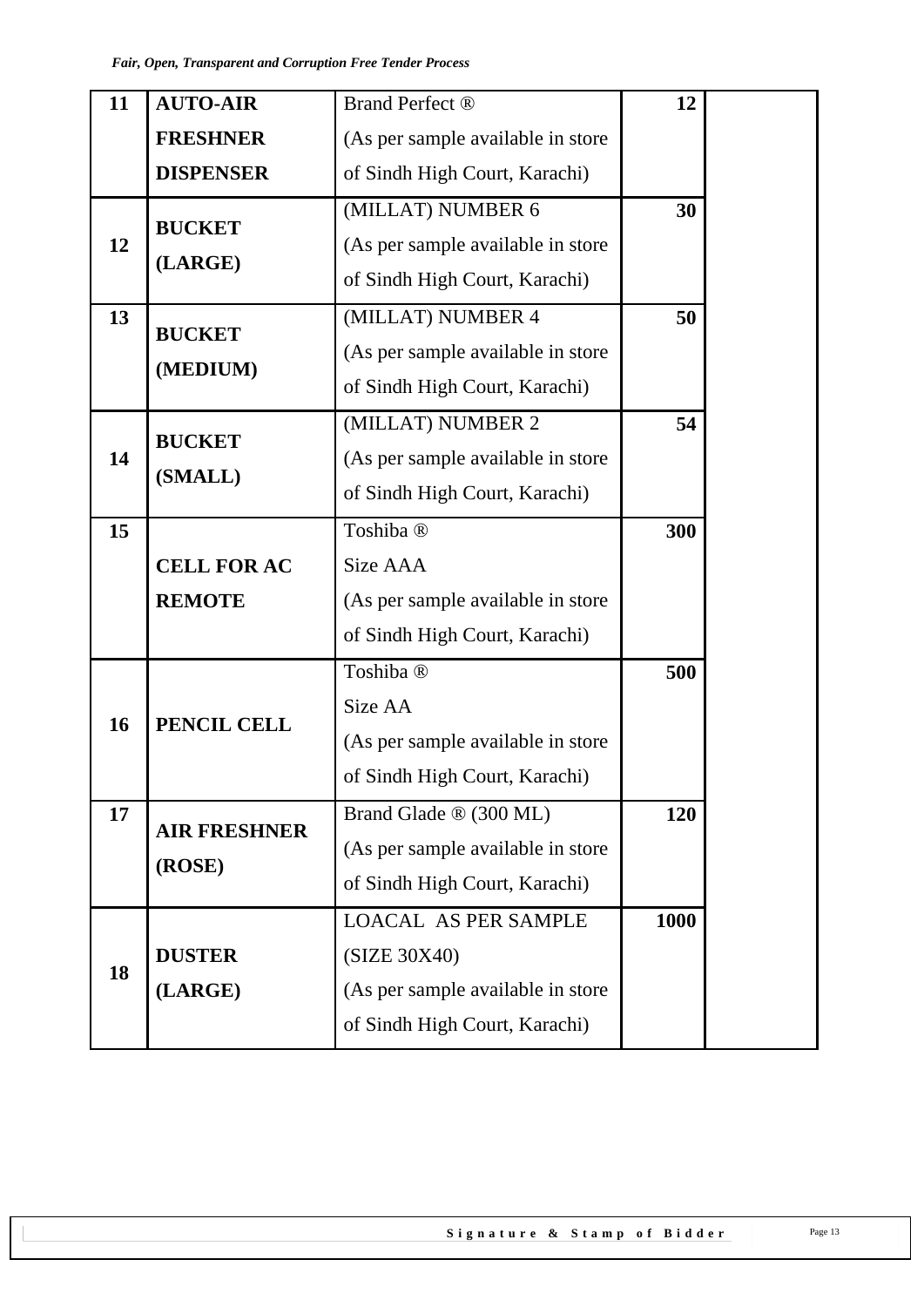| 19 |                                                                                                                                                                                                      | <b>LOCAL</b>                           | 50   |              |  |  |  |  |  |
|----|------------------------------------------------------------------------------------------------------------------------------------------------------------------------------------------------------|----------------------------------------|------|--------------|--|--|--|--|--|
|    |                                                                                                                                                                                                      | 50 pieces of glass mat are             |      |              |  |  |  |  |  |
|    | <b>GLASS Mat</b><br><b>HAND</b><br><b>SANITIZER</b><br><b>HAND WASH</b><br><b>LOCK (LARGE)</b><br><b>LOCK (MEDIUM)</b><br><b>LOCK (SMALL)</b><br><b>MOSQUETO</b><br><b>SPRAY</b><br><b>WATER MUG</b> | required. Packet may contain 6         |      |              |  |  |  |  |  |
|    |                                                                                                                                                                                                      | pieces per packet.                     |      |              |  |  |  |  |  |
|    |                                                                                                                                                                                                      | (As per sample available in store      |      |              |  |  |  |  |  |
|    |                                                                                                                                                                                                      | of Sindh High Court, Karachi)          |      |              |  |  |  |  |  |
|    |                                                                                                                                                                                                      | Cool & Cool $\mathfrak{B}$ (500 ml)    | 2000 |              |  |  |  |  |  |
| 20 |                                                                                                                                                                                                      | (As per sample available in store      |      |              |  |  |  |  |  |
|    |                                                                                                                                                                                                      | of Sindh High Court, Karachi)          |      |              |  |  |  |  |  |
|    |                                                                                                                                                                                                      | Dettol $\mathfrak{D}(250 \text{ ml.})$ | 1000 |              |  |  |  |  |  |
| 21 |                                                                                                                                                                                                      | (As per sample available in store      |      |              |  |  |  |  |  |
|    |                                                                                                                                                                                                      | of Sindh High Court, Karachi)          |      |              |  |  |  |  |  |
| 22 |                                                                                                                                                                                                      | <b>CHINA MADE</b>                      | 100  |              |  |  |  |  |  |
|    |                                                                                                                                                                                                      | (As per sample available in store      |      |              |  |  |  |  |  |
|    |                                                                                                                                                                                                      | of Sindh High Court, Karachi)          |      |              |  |  |  |  |  |
|    |                                                                                                                                                                                                      | <b>CHINA MADE</b>                      | 100  |              |  |  |  |  |  |
| 23 |                                                                                                                                                                                                      | (As per sample available in store      |      |              |  |  |  |  |  |
|    |                                                                                                                                                                                                      | of Sindh High Court, Karachi)          |      |              |  |  |  |  |  |
| 24 |                                                                                                                                                                                                      | <b>CHINA MADE</b>                      | 60   |              |  |  |  |  |  |
|    |                                                                                                                                                                                                      | (As per sample available in store      |      |              |  |  |  |  |  |
|    |                                                                                                                                                                                                      | of Sindh High Court, Karachi)          |      |              |  |  |  |  |  |
|    |                                                                                                                                                                                                      | <b>BRAND Kingtox ® 300 ml</b>          | 500  |              |  |  |  |  |  |
| 25 |                                                                                                                                                                                                      | (As per sample available in store      |      |              |  |  |  |  |  |
|    |                                                                                                                                                                                                      | of Sindh High Court, Karachi)          |      |              |  |  |  |  |  |
|    |                                                                                                                                                                                                      | <b>BRAND</b> : Millat                  | 50   |              |  |  |  |  |  |
| 26 |                                                                                                                                                                                                      | (As per sample available in store      |      | <b>MUGS</b>  |  |  |  |  |  |
|    |                                                                                                                                                                                                      | of Sindh High Court, Karachi)          |      |              |  |  |  |  |  |
| 27 | <b>NATIONAL FLAG</b>                                                                                                                                                                                 | As per sample available in store       | 24   | <b>FLAGS</b> |  |  |  |  |  |
|    |                                                                                                                                                                                                      | of Sindh High Court, Karachi)          |      |              |  |  |  |  |  |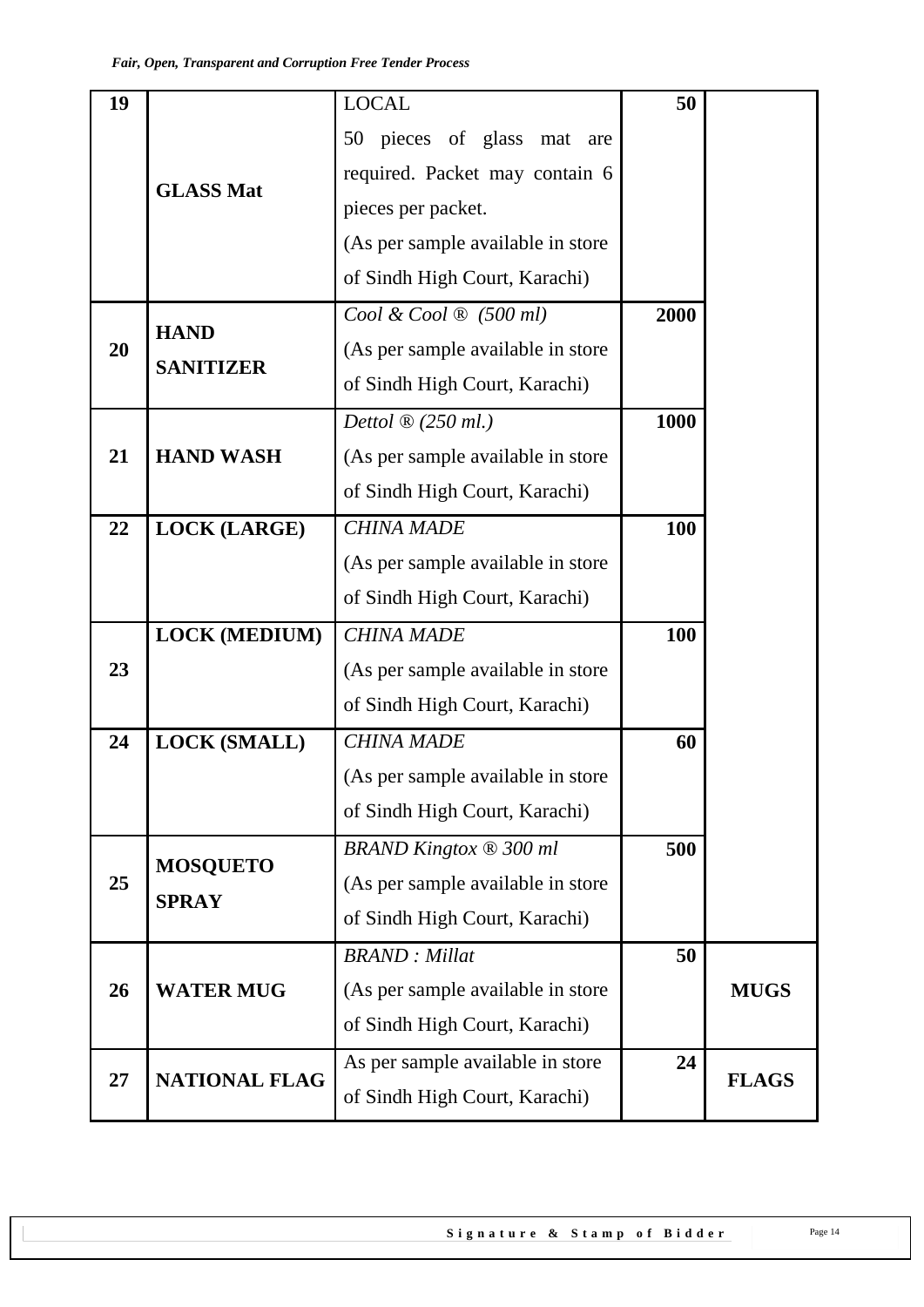|    |                                                                                                   | <b>LUX® 110 GRAMS</b>             | 500       |                |  |
|----|---------------------------------------------------------------------------------------------------|-----------------------------------|-----------|----------------|--|
| 28 | <b>SOAP</b>                                                                                       | (As per sample available in store |           | <b>SOAPS</b>   |  |
|    | <b>TISSUE BOX</b><br><b>TISSUE ROLL</b><br><b>TOWEL</b><br><b>VIM POWDER</b><br><b>WALL CLOCK</b> | of Sindh High Court, Karachi)     |           |                |  |
|    |                                                                                                   | ROSE PETAL ® (LUXURY              | 1980      |                |  |
|    |                                                                                                   | 3PLY 210 SHEETS)                  |           |                |  |
| 29 |                                                                                                   | (As per sample available in store |           | <b>BOXES</b>   |  |
|    |                                                                                                   | of Sindh High Court, Karachi)     |           |                |  |
|    |                                                                                                   | <b>ROSE PETAL ® (MAXOB</b>        | 1500      |                |  |
|    |                                                                                                   | 2PLY                              |           |                |  |
| 30 |                                                                                                   | (As per sample available in store |           | <b>ROLLS</b>   |  |
|    |                                                                                                   | of Sindh High Court, Karachi)     |           |                |  |
|    |                                                                                                   | SIZE: Large/ full bath size       | 50        |                |  |
|    | 31                                                                                                | (Export Quality or equivalent     |           |                |  |
|    |                                                                                                   | standard)                         |           |                |  |
|    |                                                                                                   | Weight: Minimum 600 gm            |           | <b>TOWELS</b>  |  |
|    |                                                                                                   | (As per sample available in       |           |                |  |
|    |                                                                                                   | store of Sindh High Court,        |           |                |  |
|    |                                                                                                   | Karachi)                          |           |                |  |
|    |                                                                                                   | $VIM \otimes (790 \text{ } GM)$   | 500<br>24 |                |  |
| 32 |                                                                                                   | (As per sample available in store |           |                |  |
|    |                                                                                                   | of Sindh High Court, Karachi)     |           |                |  |
|    |                                                                                                   | <b>BRAND</b> (SETO ®)             |           | <b>BAGS</b>    |  |
|    |                                                                                                   | (As per sample available in       |           |                |  |
| 33 |                                                                                                   | store of Sindh High Court,        |           | <b>CLOCKS</b>  |  |
|    |                                                                                                   | Karachi)                          |           |                |  |
|    |                                                                                                   | <b>RAHBER ® 15 LITERS</b>         | 30        |                |  |
| 34 | <b>WATER COOLER</b>                                                                               | (As per sample available in store |           | <b>PCS</b>     |  |
|    |                                                                                                   | of Sindh High Court, Karachi)     |           |                |  |
|    |                                                                                                   | OMROC® SIZE FOR 280 ML            | 282       |                |  |
| 35 | <b>WATER GLASS</b>                                                                                | (As per sample available in store |           | <b>GLASSES</b> |  |
|    |                                                                                                   | of Sindh High Court, Karachi)     |           |                |  |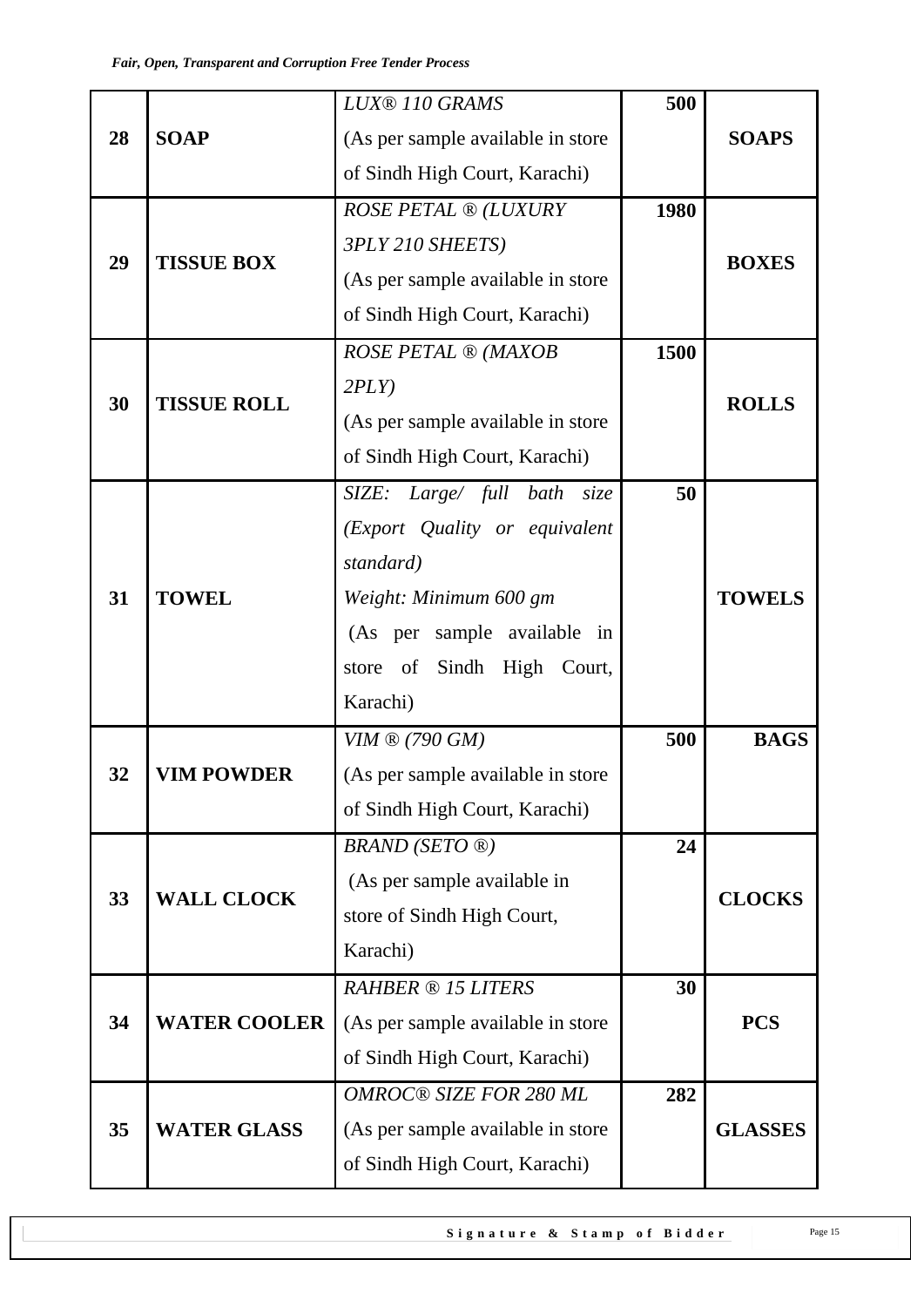| 36 | <b>TELEPHONE SET</b>                                                                        | PANASONIC ® KX-92 (AS PER<br><b>SAMPLE</b><br>(As per sample available in store)<br>of Sindh High Court, Karachi)                                                                                                                                                                                                                                                                                                                                                                                                                                                                                                                                                    | 30   | <b>SETS</b>  |
|----|---------------------------------------------------------------------------------------------|----------------------------------------------------------------------------------------------------------------------------------------------------------------------------------------------------------------------------------------------------------------------------------------------------------------------------------------------------------------------------------------------------------------------------------------------------------------------------------------------------------------------------------------------------------------------------------------------------------------------------------------------------------------------|------|--------------|
| 37 | <b>Tissue Box</b><br>(Customized with<br><b>High Court Name,</b><br>address and/or<br>logo) | Imported/ high quality tissues<br>with<br>box<br>customized<br>and<br>branding / High Court Name,<br>address<br>and/or<br>logo<br>with<br>following specifications:<br>Tissue size: 20cm X 20cm<br>$\bullet$<br>$100x2$ ply Rose<br>Petal/<br>$\bullet$<br>imported tissue or equivalent<br>standard.<br>Minimum 250gm bux board.<br>$\bullet$<br>Two sides printing of name<br>$\bullet$<br>and/or logo of Sindh High<br>Court.<br>Colour and design as per<br>$\bullet$<br>instruction of client.<br>Please<br>provide<br>samples<br>$\alpha$<br>pictures of tissue box to be<br>offered to Sindh High Court or<br>provided<br>other<br>to<br>any<br>organization. | 1500 | <b>Boxes</b> |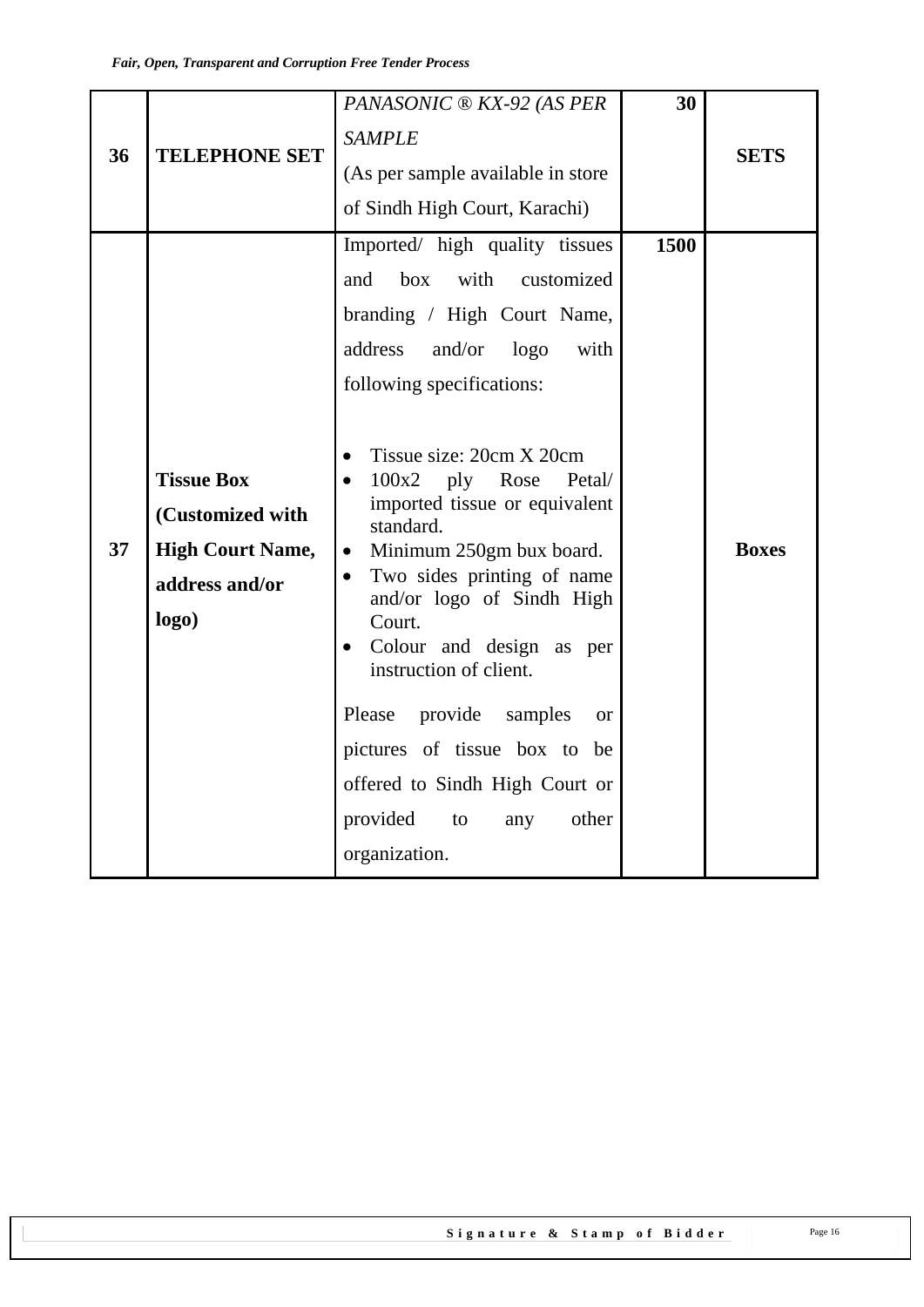# <span id="page-16-0"></span>**11. Financial Proposal:-**

- Tender will be awarded on *item wise basis* on the basis of Unit Price without GST.
- Bidders are free to apply for one or more than one items as per their own convenient.
- Please visit store of Sindh High Court before quoting rates.

|                         |                         |      |                          | <b>Unit Price</b> | <b>Amount</b> |
|-------------------------|-------------------------|------|--------------------------|-------------------|---------------|
| S#                      | <b>Name of Articles</b> |      | <b>Required Quantity</b> | without GST       | without GST   |
|                         |                         |      |                          | Rs.               | Rs.           |
| $\mathbf{1}$            | <b>CAR POLISH</b>       | 300  | <b>PIECES</b>            |                   |               |
| $\overline{2}$          | <b>COTTON WASTE</b>     | 600  | <b>PACKETS</b>           |                   |               |
|                         | (LARGE)                 |      |                          |                   |               |
| $\mathbf{3}$            | <b>DASH BOARD</b>       | 300  | <b>PCS</b>               |                   |               |
|                         | <b>POLISH</b>           |      |                          |                   |               |
| $\overline{\mathbf{4}}$ | <b>DASH BOARD</b>       | 500  | <b>PCS</b>               |                   |               |
|                         | <b>POLISH</b>           |      |                          |                   |               |
| 5                       | <b>FLAG (FOR</b>        | 60   | <b>FLAGS</b>             |                   |               |
|                         | <b>JUDGES' CAR)</b>     |      |                          |                   |               |
| 6                       | <b>FLAG ROD</b>         | 40   |                          |                   |               |
|                         | <b>COVER</b>            |      |                          |                   |               |
| $\overline{7}$          | <b>MONOGRAM</b>         | 150  |                          |                   |               |
|                         | <b>COVER</b>            |      |                          |                   |               |
| 8                       | <b>SOAP (NYLON)</b>     | 300  | PIECES                   |                   |               |
| 9                       | <b>AIR FRESHNER</b>     | 120  |                          |                   |               |
|                         | <b>(REFILL</b>          |      |                          |                   |               |
|                         | <b>BOTTLE</b> )         |      |                          |                   |               |
| 10                      | <b>AIR-FRESHNER</b>     | 1500 |                          |                   |               |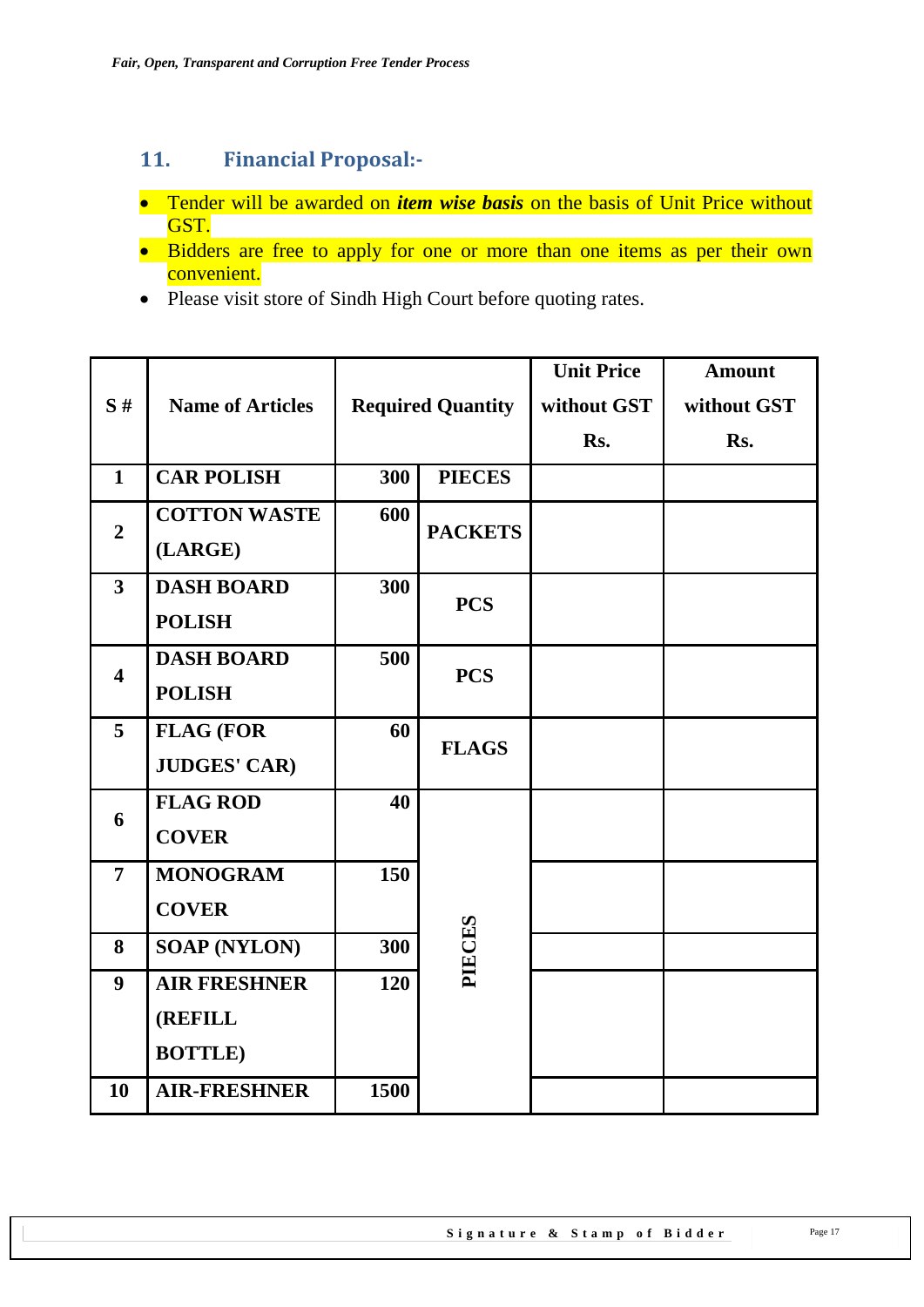| 11 | <b>AUTO-AIR</b>      | 12   |              |  |
|----|----------------------|------|--------------|--|
|    | <b>FRESHNER</b>      |      |              |  |
|    | <b>DISPENSER</b>     |      |              |  |
| 12 | <b>BUCKET</b>        | 30   |              |  |
|    | (LARGE)              |      |              |  |
| 13 | <b>BUCKET</b>        | 50   |              |  |
|    | (MEDIUM)             |      |              |  |
| 14 | <b>BUCKET</b>        | 54   |              |  |
|    | (SMALL)              |      |              |  |
| 15 | <b>CELL FOR AC</b>   | 300  |              |  |
|    | <b>REMOTE</b>        |      |              |  |
| 16 | PENCIL CELL          | 500  |              |  |
| 17 | <b>AIR FRESHNER</b>  | 120  |              |  |
|    | (ROSE)               |      |              |  |
| 18 | <b>DUSTER</b>        | 1000 |              |  |
|    | (LARGE)              |      |              |  |
| 19 | <b>GLASS Mat</b>     | 50   |              |  |
| 20 | <b>HAND</b>          | 2000 |              |  |
|    | <b>SANITIZER</b>     |      |              |  |
| 21 | <b>HAND WASH</b>     | 1000 |              |  |
| 22 | <b>LOCK (LARGE)</b>  | 100  |              |  |
| 23 | <b>LOCK (MEDIUM)</b> | 100  |              |  |
| 24 | <b>LOCK (SMALL)</b>  | 60   |              |  |
| 25 | <b>MOSQUETO</b>      | 500  |              |  |
|    | <b>SPRAY</b>         |      |              |  |
| 26 | <b>WATER MUG</b>     | 50   | <b>MUGS</b>  |  |
| 27 | <b>NATIONAL FLAG</b> | 24   | <b>FLAGS</b> |  |
| 28 | <b>SOAP</b>          | 500  | <b>SOAPS</b> |  |
| 29 | <b>TISSUE BOX</b>    | 1980 | <b>BOXES</b> |  |
| 30 | <b>TISSUE ROLL</b>   | 1500 | <b>ROLLS</b> |  |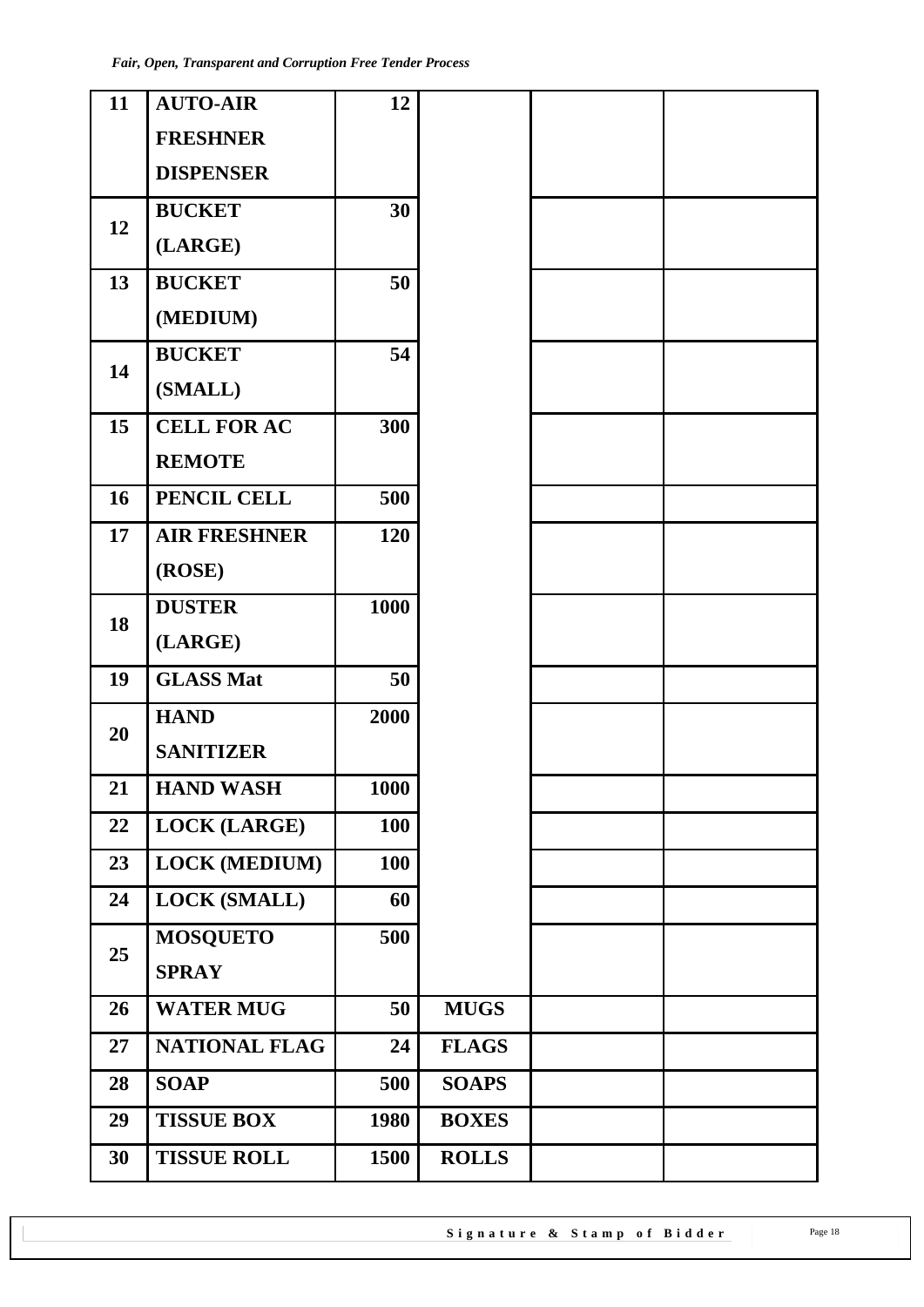*Fair, Open, Transparent and Corruption Free Tender Process*

| 31 | <b>TOWEL</b>                                                                                | 50   | <b>TOWELS</b>  |  |
|----|---------------------------------------------------------------------------------------------|------|----------------|--|
| 32 | <b>VIM POWDER</b>                                                                           | 500  | <b>BAGS</b>    |  |
| 33 | <b>WALL CLOCK</b>                                                                           | 24   | <b>CLOCKS</b>  |  |
| 34 | <b>WATER COOLER</b>                                                                         | 30   | <b>PCS</b>     |  |
| 35 | <b>WATER GLASS</b>                                                                          | 282  | <b>GLASSES</b> |  |
| 36 | <b>TELEPHONE SET</b>                                                                        | 30   | <b>SETS</b>    |  |
| 37 | <b>Tissue Box</b><br>(Customized with<br><b>High Court Name,</b><br>address and/or<br>logo) | 1500 | <b>Boxes</b>   |  |

| <b>Name</b>        |  |
|--------------------|--|
| <b>Designation</b> |  |
|                    |  |
| <b>Cell Number</b> |  |
| Signature & stamp  |  |
|                    |  |
|                    |  |

| <b>Chairman, Procurement Committee</b> |                                      |  |  |  |  |  |
|----------------------------------------|--------------------------------------|--|--|--|--|--|
|                                        |                                      |  |  |  |  |  |
|                                        |                                      |  |  |  |  |  |
|                                        |                                      |  |  |  |  |  |
| <b>Member, Procurement Committee</b>   | <b>Member, Procurement Committee</b> |  |  |  |  |  |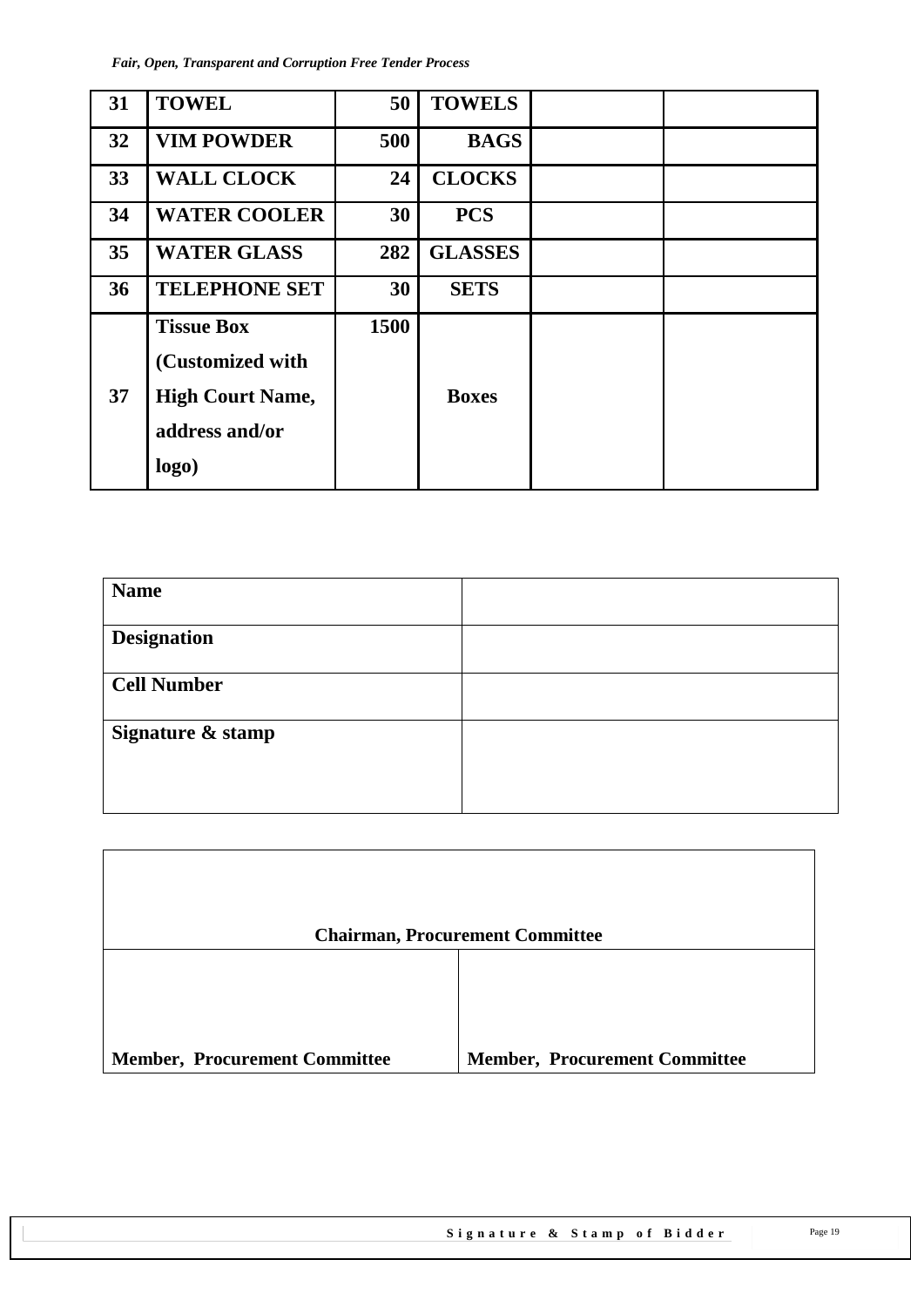#### <span id="page-19-0"></span>**11.1. Instructions for Financial Proposal:**

- a. Rates must be quoted in Pakistani Currency (PKR).
- b. All Government taxes/duties shall be applicable as per rules.
- c. Taxes shall be deducted by the Office of A.G Sindh and its decision shall be final.
- d. Chaque (s) will be handed over to successful bidder by Budget Branch of this Court through corruption free process.
- e. No request for change in price shall be considered under any circumstances due to fluctuation or variation in dollar/foreign currency/exchange rates or any other factor affecting the cost of item.
- f. No Advance Payment will be made before delivery of items.
- g. Please be informed that out tender process is fair, open, transparent and corruption free. Hence, you are advised to quote market based competitive rates.
- h. Bidder should have active vendor I.D at the time of submission of bill.

### <span id="page-19-1"></span>**11.2. Sample of Calculation of Bid Security (along with financial proposal)**

- 1. **Bid Security of 5% of total quoted amount** will be deposited along with Tender Document in shape of BID SECURITY FORM/ PAY ORDER/ BANK DRAFT as reflected in tender notice.
- 2. Bid Security should favor Registrar, High Court of Sindh, Karachi.
- 3. Original Bid Security and copy of the same is mandatory.
- 4. Bidder may submit single bid security for all quoted items or separate bid securities for individual items, as per their own convenient.

| <b>Total Amount</b>               |  |
|-----------------------------------|--|
| (with all taxes)                  |  |
| 5% of Total Amount with all taxes |  |
| <b>Pay Order Number</b>           |  |
| <b>Pay Order Issuance Date</b>    |  |
| <b>Name of Bank</b>               |  |
| <b>Amount of Pay Order</b>        |  |
| <b>Period of Validity</b>         |  |

### **Please attach/ paste/ staple copy of Bid Security in this Box**

Signature & Stamp of Bidder Page 20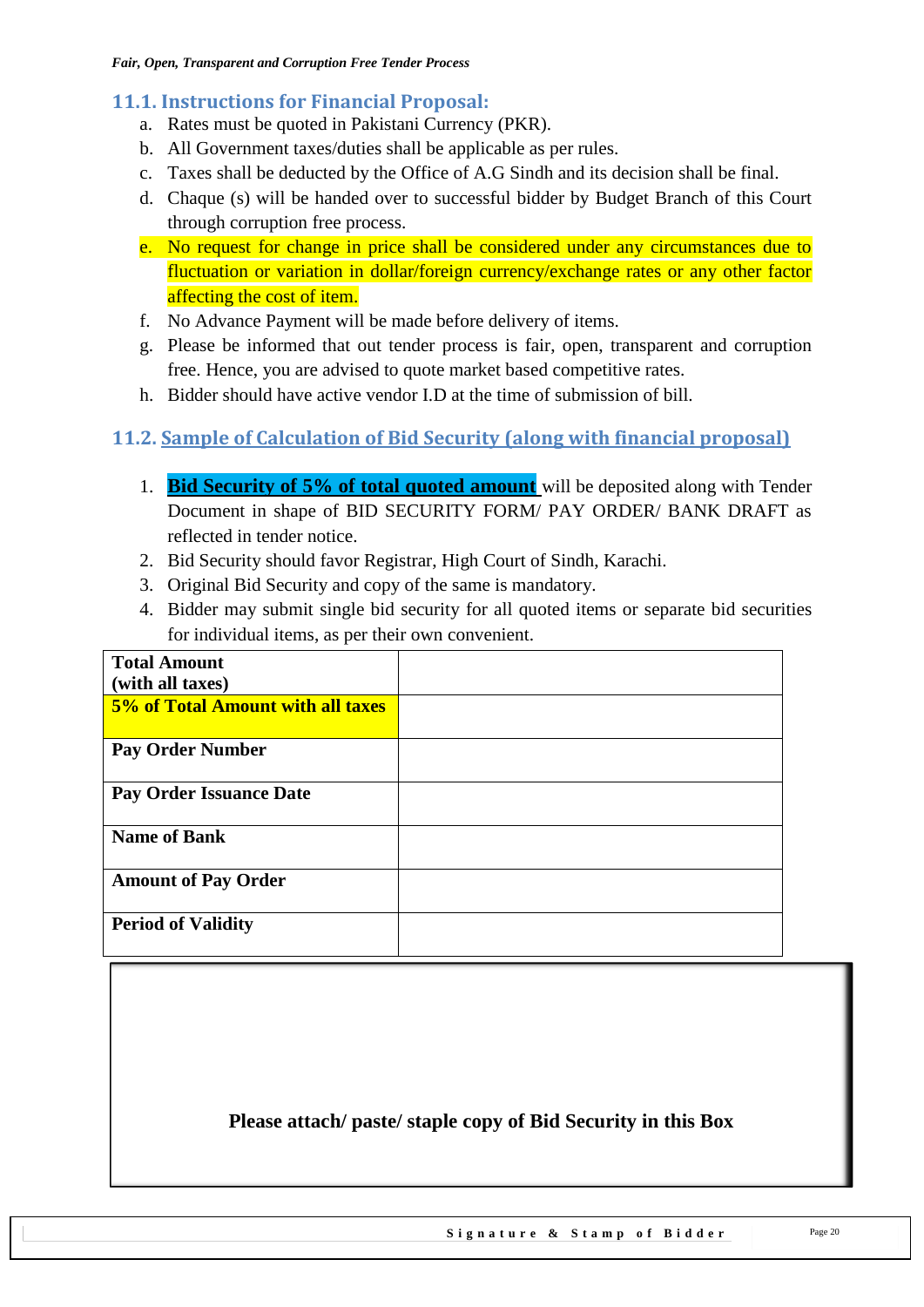#### <span id="page-20-0"></span>**12. Terms & Conditions:**

- 1. **Bidding Method**: *Single Stage-One Envelope method* will be adopted for bidding process as per SPPRA Rules.
- 2. **Qualification/ Eligibility:** Bidders are bound to submit soft and hard copies of all documents as mentioned in Eligibility Criteria Section, in order to establish their eligibility to participate in bid. In case of non-availability of either, soft or hard copy, bidder may be disqualified.
- 3. **Release of Bid Security**: The bid security of unsuccessful bidder will be released by SHC after award of work or after expiry of bid validity period as per rules.
- 4. **Late Bids**: Sindh High Court shall not consider any bid that arrives after the deadline for submission of bids, as reflected in NIT. Any bid received after the deadline for submission of bids shall be declared late, rejected, and returned unopened to the Bidder.
- 5. **Responsive Bids**: A substantially responsive Bid is one that conforms to all the terms, conditions, and specifications of the Bidding Documents without material deviation, reservation, or omission. Non-responsive Bids shall not be considered. Bidders are advised in their own interest to prepare their bids as per format, requirements, terms & conditions, mentioned in bid documents. Bidders are also advised to submit soft and hard copies of all required documents along with their bids.
- 6. **Award of Contract**: Sindh High Court may award the Contract to the **qualified Bidder** whose offer has been determined to be the lowest bid and is substantially responsive to the Bidding Documents, provided further that the Bidder is determined to be qualified to perform the Contract satisfactorily.
- 7. **Notification/ Purchase Order for Award of Contract**: Prior to the expiration of the period of bid validity, Sindh High Court will notify the successful Bidder, in writing, that its Bid has been accepted. Until a formal Contract is prepared and executed, the purchase order/ notification of award shall constitute a binding Contract.
- 8. **Performance Security**: The bid security of successful bidder will be released after submission of Performance Security equal to **5% of total cost of contract**.
- 9. **Release of Performance Security**: Performance Security shall be released after successful delivery of goods and issuance of satisfactory certificate from the Store Supervisor.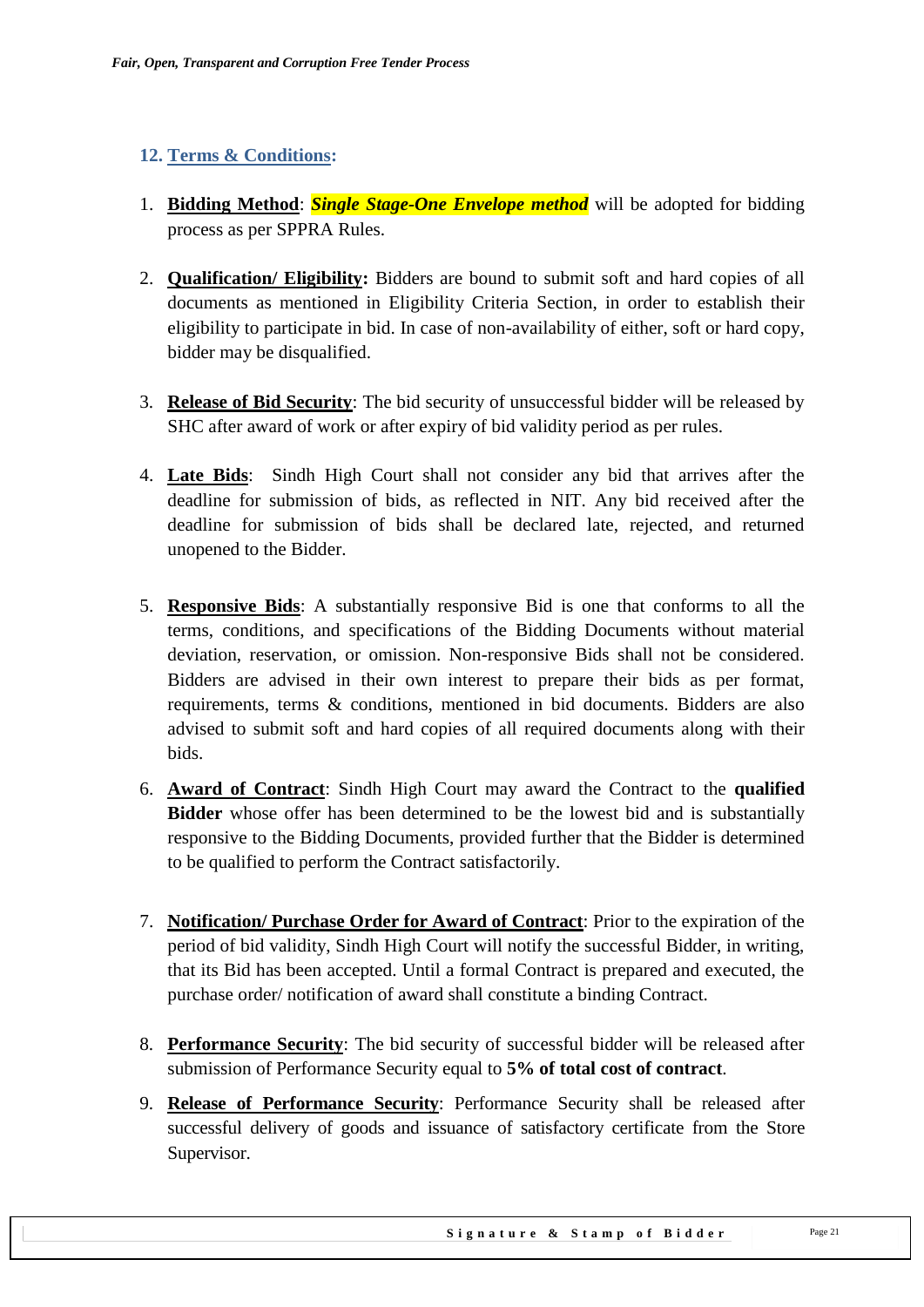- 10. **Validity Period:** The procurement contract will be awarded within bid **validity period i.e. 90 days** as per SPRRA Rules.
- 11. **Receiving/Acceptance of Purchase Order:** The vendor will sign the copy of the Purchase Order as acknowledgement. Copy of Purchase Order along with relevant documents must be submitted along with bill.
- 12. **Delivery Mechanism**: Successful bidder shall deliver the goods within **thirty (30) calendar days** of issuance of Purchase Order.
- 13. **Delayed Delivery:** 1% penalty of the total amount will be imposed per day for which the company/firm/agency failed to deliver within the delivery/execution period. No request for extension in delivery date shall be considered.
- 14. **Inspection:** Physical inspection will be carried out by the concerned Officer of this Court. Ordered material is subject to final inspection at the time of delivery.
- 15. **Quantity Delivered:** Competent Authority reserves the right to increase/decrease the quantity as per requirement and availability of funds, as per rules.
- 16. **Payment Term:** Payment shall not be made in advance before making delivery. Payment shall be issued by the office of A.G Sindh and cheque will be handed over to bidder (s) or his authorized representative (s).
- 17. **Condition of Goods**: All items must meet in all respects with the sample/specifications  $\&$  conditions of the Order and must be in good condition  $\&$ conform to the best industrial quality standards; otherwise they will be liable to be rejected as per rules.
- 18. **Rejection of Goods:** We reserve the right to cancel any or all the items if material is not in accordance with our specification or if the delivery is delayed.
- 19. **Disclosure of Confidential Script/Material:** All rights reserve with the SHC and no information either in written/electronic media/copying form should be disseminated without the permission of the authority.
- 20. **Resolution of Differences:** In case of any difference or dispute arises between the parties, the same shall be dealt with as per rules.
- 21. **Rules, Regulations & Policies:** All rules, regulations and policies will be governed in accordance to the SPPRA.
- 22. **Mistakes in Calculation:** The contractor/ supplier will be liable for any mistakes in calculation of price/ rate and amount and shall be liable to suffer the loss arises at any stage of contract, due to mistakes in calculation or tax rates.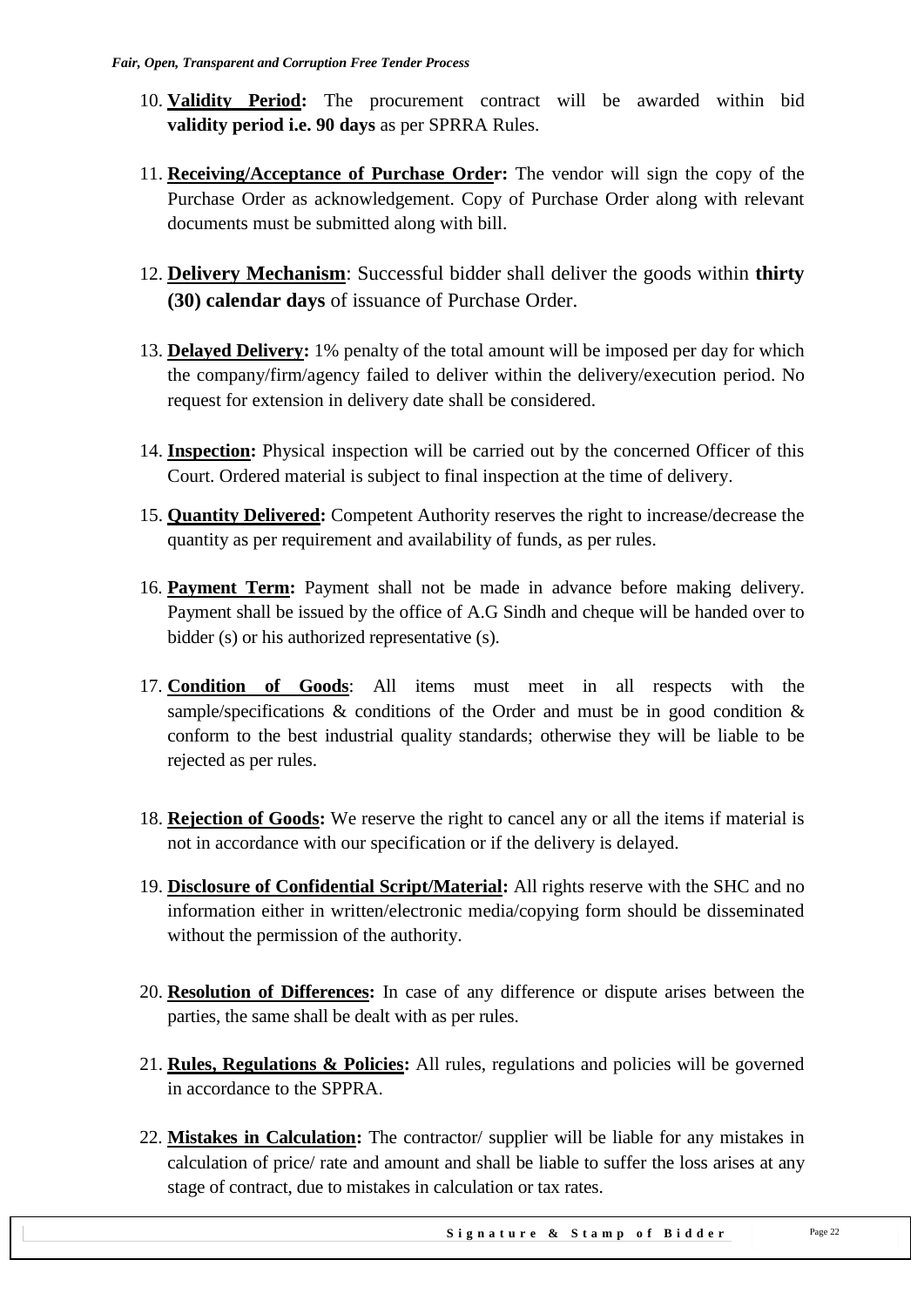- 23. **Government tax(es), levi(es) and charges(s)**: All Government taxes (including Income tax and stamp duty), levies and charges will be charged as per rules. Bidder should keep them updated regarding taxation issues in consultation with the relevant tax regulatory authorities.
- 24. **Stamp Duty**: Stamp duty will be levied as per rules. All matters of stamp duty shall be dealt with by the budget branch and A.G Sindh.
- 25. **Alternative Bids**: Alternative bids shall not be considered and complete tender shall be rejected being non-responsive.
- 26. **Cost of Bidding**: Tender documents can be downloaded free of cost. However, the Bidder shall bear all costs associated with the preparation and submission of its bid, and Sindh High Court shall not be responsible or liable for those costs, regardless of the conduct or outcome of the bidding process.
- 27. **Rights of Sindh High Court**: Sindh High Court reserves the right to accept or reject any bid, and to annul the bidding process and reject all bids at any time prior to contract award, without thereby incurring any liability to Bidders.
- 28. **Interest on Late Payments**: No interest shall be paid on late payment if cheque is received late from the Office of A.G Sindh. However, every effort shall be made for timely payments to successful bidders.
- 29. **Insurance:** The goods supplied under that contract should be fully insured. All cost of insurance shall be paid by the successful bidder. If the goods are not insured then risk if any shall be suffered by the successful bidder.
- 30. **Warrants:** Supplier must warrants that goods supplied would be new, unused and as per best industrial standards. All terms and conditions of standard warranty shall be applicable.
- 31. **Termination of Contract**: SHC may terminate the contract, if the successful bidder fails to supply all or parts of goods within definite time or fails to perform any other obligations of contract or bidder has failed to submit performance security or bidder has involved in fraud/ corruption.
- 32. **Manipulation of Tender Documents**: Any type of manipulation/ alteration/ changes in tender document by the bidder for favoring the bidder shall not be tolerated under any circumstances and bid shall be rejected being non-responsive.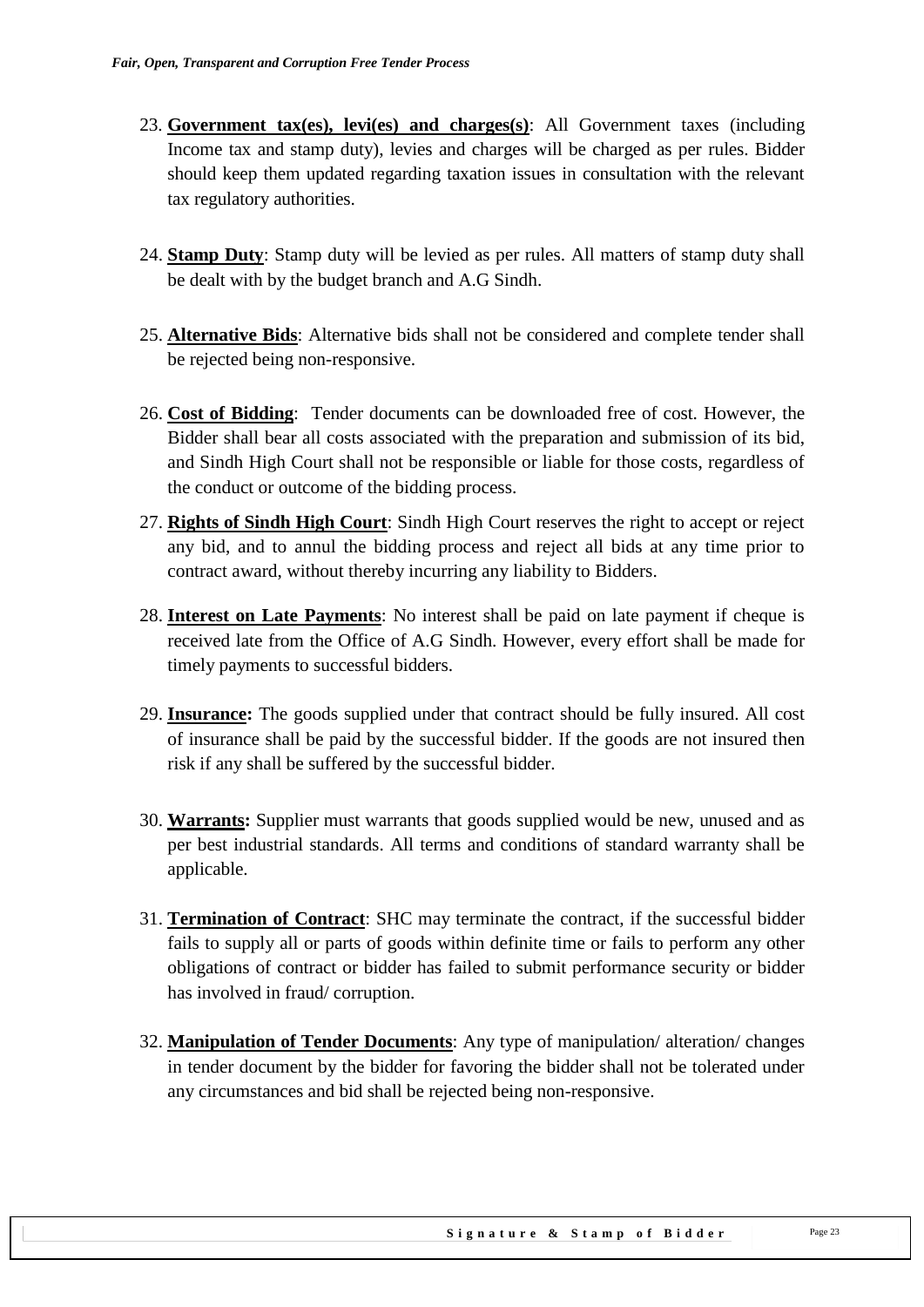| It is hereby certified that the terms and conditions have been read, agreed upon and signed. |  |  |  |  |  |  |  |
|----------------------------------------------------------------------------------------------|--|--|--|--|--|--|--|
|                                                                                              |  |  |  |  |  |  |  |

| Name:             |  |
|-------------------|--|
| Designation:      |  |
| Signature & stamp |  |
| <b>Cell No</b>    |  |

### <span id="page-23-0"></span>**13. Sample Inspection Form:**

 $\mathcal{L}$  and  $\mathcal{L}$ 

Our representative \_\_\_\_\_\_\_\_\_\_\_\_\_\_\_ son of \_\_\_\_\_\_\_\_\_\_\_\_\_\_\_\_ holding CNIC No. has inspected all the quoted items at the Store of Sindh High Court on

All the rates have been quoted after inspecting samples and market research and we take full responsibility that in case of award of contract, all the articles will be provided as per specifications/ samples of High Court of Sindh. We understand that Sindh High Court reserves the right to reject the articles if the same are not as per samples of Sindh High Court.

| Name:               |  |
|---------------------|--|
|                     |  |
| <b>Designation:</b> |  |
|                     |  |
| Signature & stamp   |  |
| <b>Cell No</b>      |  |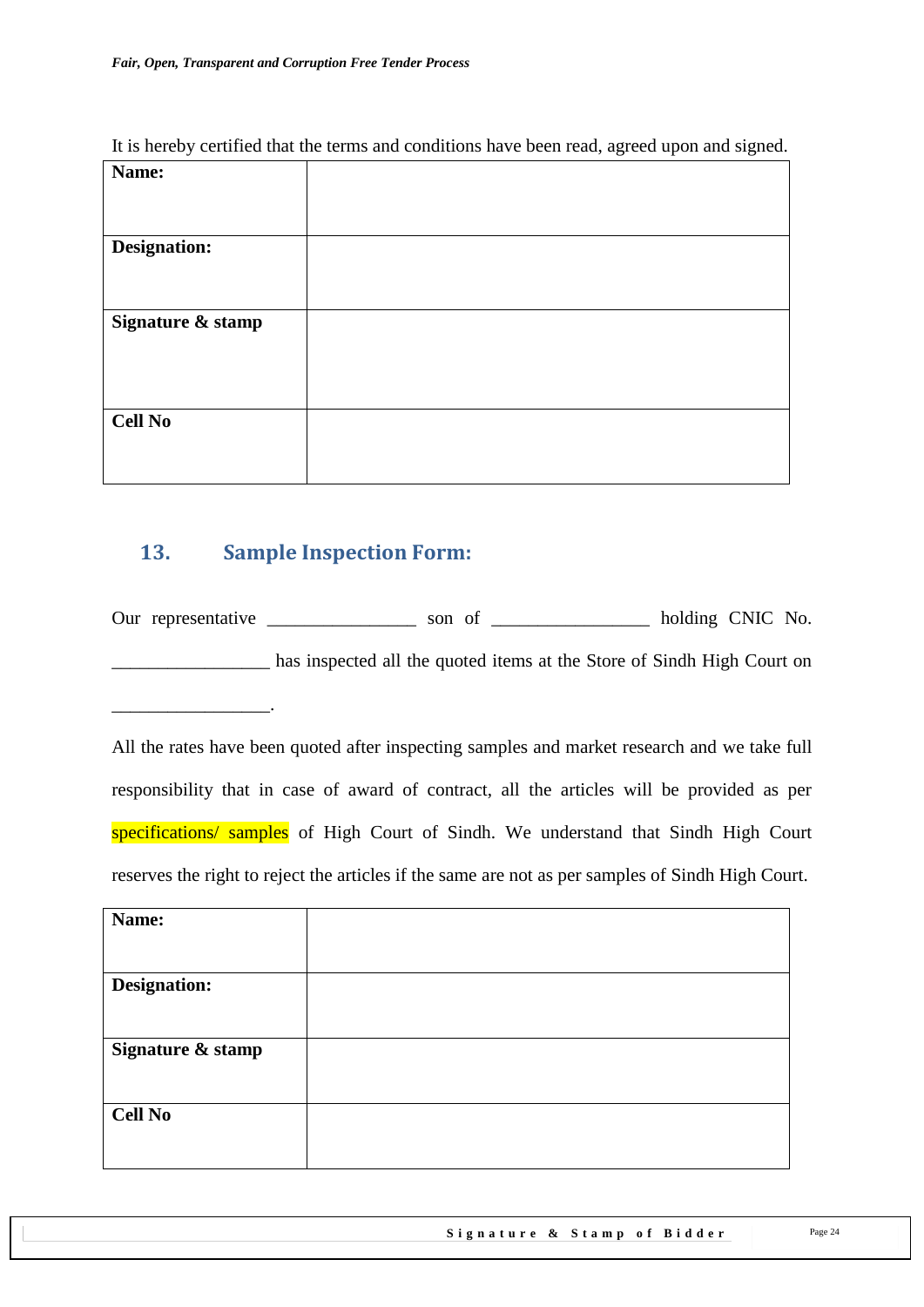.

 $\mathbf{r}$ 

### <span id="page-24-0"></span>**14. Format of Undertaking (to be submitted on stamp paper):**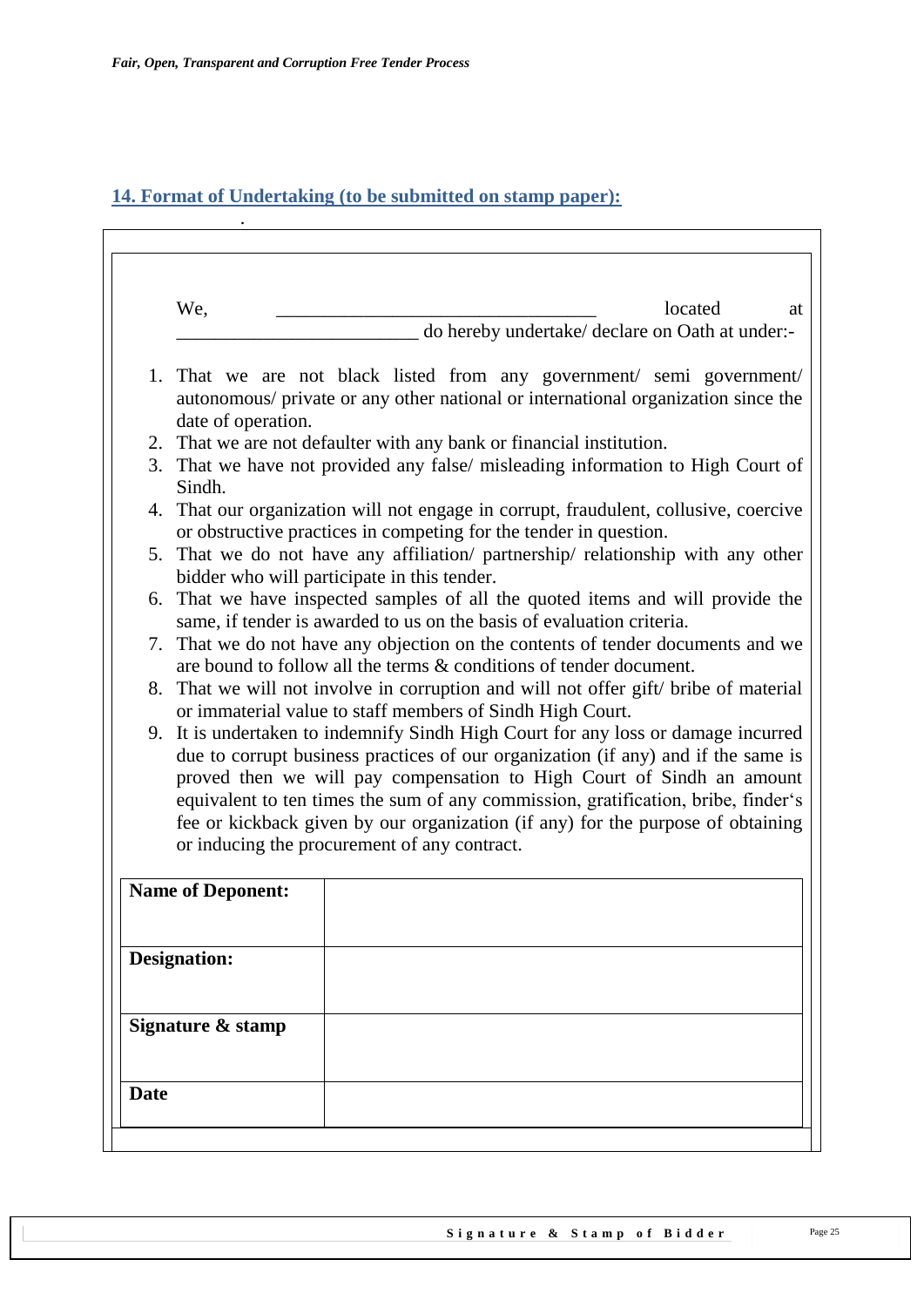#### <span id="page-25-0"></span>**15. Format of Contract Agreement (to be submitted on stamp paper):**

#### **CONTRACT BETWEEN SHC AND SUPPLIER FOR SUPPLY OF Misc. & General Articles**

This Deed of Agreement is made and entered into on day of  $\alpha$ 2021

#### **BETWEEN**

Sindh High Court Establishment through its \_\_\_\_\_\_\_\_\_\_\_\_\_\_\_\_\_\_\_\_\_\_\_\_\_\_\_\_\_\_\_\_\_\_\_\_\_ having its Office at High Court of Sindh, Saddar, Karachi, (here in after called SHC which term shall include its successors and assigns) on the **One Part**.

#### **AND**

\_\_\_\_\_\_\_\_\_\_\_\_\_\_\_\_\_\_\_\_\_\_\_\_\_\_\_\_\_\_ having its office at \_\_\_\_\_\_\_\_\_\_\_\_\_\_\_\_\_\_\_\_\_\_ (here in after called SUPPLIER which term shall include successors and assigns) on the Other Part.

**And whereas** SHC desires to purchase **Misc. & General Articles on item wise basis** from second party through tender as per specifications/ purchase order dated rates terms & conditions mentioned in tender document and approved bid evaluation report.

**And whereas** SUPPLIER expresses his desire to provide the same as per specifications/ requirements, rates terms & conditions mentioned in tender document and approved bid evaluation report.

**And whereas** Supplier has represented that it is a professional and has the technical expertise, experience and resources to provide the goods as per specifications/ requirements, mentioned in tender documents.

**Whereas** on the basis of the Supplier's representations, SHC has agreed to purchase the same, in accordance with the terms and conditions tender document and this Agreement.

Now, therefore in consideration of the mutual promises and obligations set out in this Agreement, the sufficiency of which is hereby acknowledged, the Parties, intending to be legally bound, agree as follows:

Now this deed of agreement witness the terms and conditions as follows :

- 1. That the Agreement shall come into force immediately and shall remain valid until complete delivery or cancelled by SHC.
- 2. That the quality and quantity of the materials shall be as per specification/ requirements mentioned in tender document and approved bid evaluation report.
- 3. That the delivery of the materials shall be made by SUPPLIER at their own cost, management and responsibility as per tender document.
- 4. That SUPPLIER shall be fully responsible for delivery of the materials in good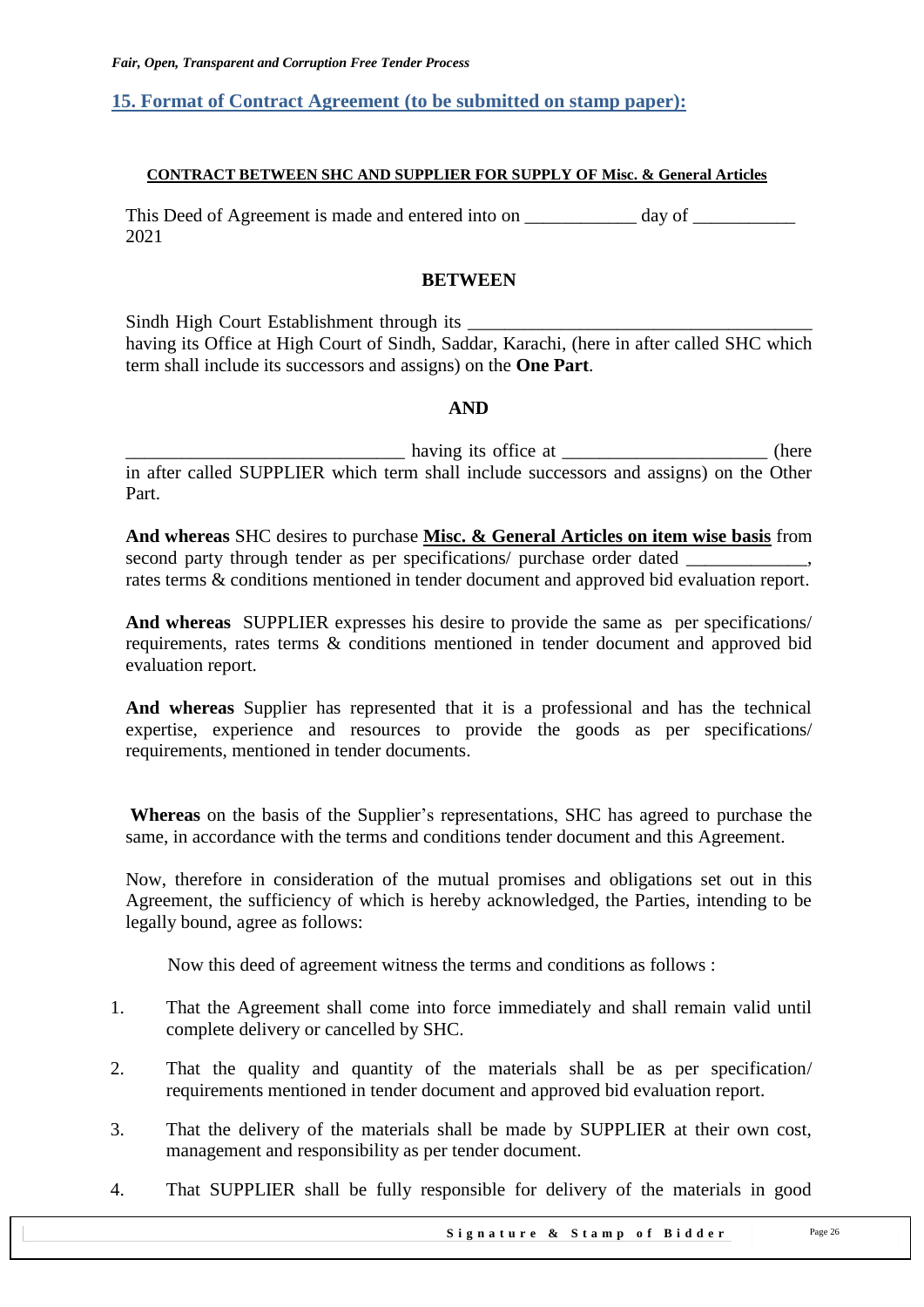condition at the Stores of SHC through delivery dockets in triplicate.

- 5. That Representatives of SHC i.e. Assistant Registrar, Resident-II and Store Supervisor shall inspect the goods and reserves the right to reject any goods if the representative(s) considers those to be inferior quality to the approved samples.
- 6. That the goods rejected by the representative(s) of SHC shall be replaced by SUPPLIER and SUPPLIER shall bear all risks/costs of the materials rejected by SHC.
- 7. That SHC reserves the right to change the quantity of items as per availability of budget and rules.
- 8. That SUPPLIER shall not without the consent in writing of SHC assign or sub-let the contract or any part thereof, or make any agreement with any person/company for the execution of any portion of the supply. In this regard consent by SHC will not relieve SUPPLIER from full and entire responsibility for this Agreement.
- 9. That SUPPLIER shall indemnify SHC in respect of all claims, damages, compensation or expenses payable in consequence of any injury or accident caused by them i.e., SUPPLIER.
- 10. That cost of transportation, or any other incidental charges, if required in connection of the delivery of goods shall be borne by SUPPLIER, as per rules.
- 11. That bills submitted by SUPPLIER shall be forwarded to A.G Sindh by SHC. SUPPLIER shall be responsible to submit copies of relevant documents along with bill in coordination with Office of Budget Branch of SHC.
- 12. That all taxes shall be deducted by the Office of A.G Sindh and its decision shall be final.
- 13. That all government taxes including stamp duty shall be applicable as per rules.
- 14. That Bid Security shall be released after submission of Performance Security of 5% of contract price.
- 15. That if SUPPLIER fails to deliver the materials as per agreed Schedule, penalty will be imposed by SHC at the rate of (1%) of total contract value for each day of delay.
- 16. That the terms of this Agreement shall be GOVERNED by the Laws of the Land.
- 17. The failure of a Party to fulfill any of its obligations under this Agreement shall not be considered to be a breach of, or a default under, this Agreement insofar as the inability arises from an event of Force Majeure, provided that the Party affected by that event has taken reasonable precautions, due care and attempted to put in place reasonable alternative arrangements all with the objective of carrying out the terms of this Agreement.
- 18. That In the event of any question or difference or dispute whatsoever arising between the Parties under or in connection with this Agreement or any provision herein contained or its constructions hereof, or as to any matter in any way connected therewith or arising therefrom which cannot be resolved amicably shall be referred to arbitration and finally settled by three arbitrators, one to be appointed by each party and the third by the two appointed arbitrators, in accordance with the Arbitration Act,